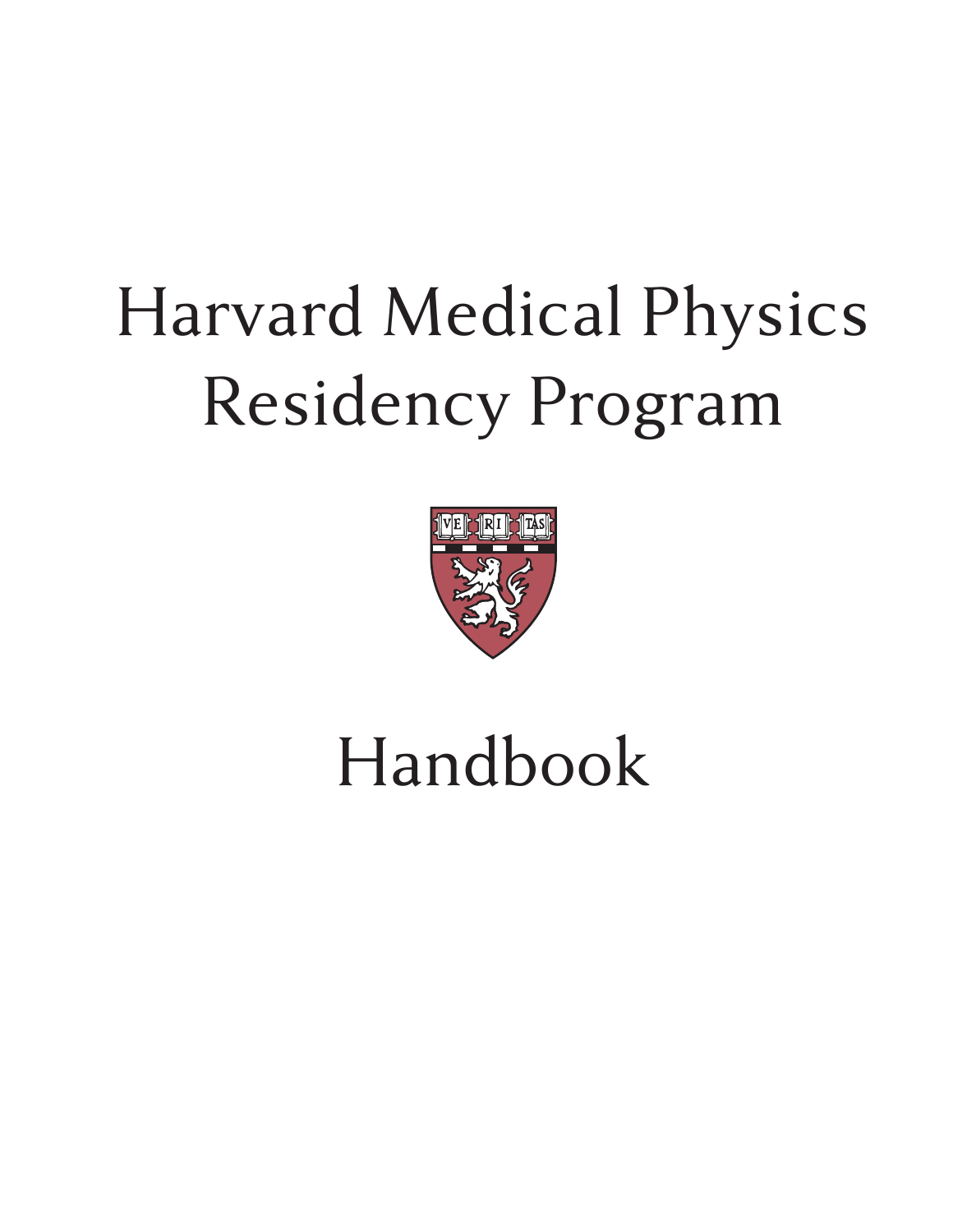#### <span id="page-1-0"></span>**A LETTER FROM THE RESIDENCY PROGRAM DIRECTORS**

#### Dear Resident:

We would like to welcome you to the Harvard Medical Physics Residency Program. This program brings together the medical physics programs at the three major Harvard teaching hospitals: Beth Israel Deaconess Medical Center (BIDMC), Brigham and Women's Hospital (BWH) and Massachusetts General Hospital (MGH). Each has had a long history, tradition, and many achievements, and the fusion brings together these strengths. We have sought to maintain the unique characteristics of three programs while at the same time creating a sense of unity and camaraderie among the residents through a combined curriculum and through joint academic and social events.

The educational philosophy of the Harvard Medical Physics Residency Program can be broken down into four principles:

- 1. To provide comprehensive clinical education using the technical resources and specialist faculty available at the MGH and Longwood campus (BIDMC and BWH)
- 2. To provide training in medical physics that goes beyond the requirements of the board exam
- 3. To develop clinical, translational and/or basic science research skills through a research year
- 4. To develop future leaders in academic medical physics through this clinical training, research opportunities, and graded responsibility within the program.

Our goal is to provide a clinical training to enable the medical resident to practice independently as a medical physicist and pass the ABR board exam and to educate the next generation of world-class medical physicistsscientists and leaders. We are proud of the training program we offer, and we hope you will consider our program for the next step in your training.

The resources of the three teaching hospitals, together with the talents of our faculty are, we believe, an unparalleled resource. They will provide you with an opportunity to build a strong foundation in both academic and clinical medical physics.

This Handbook has been assembled to serve as an outline of the expectations of the program, to provide you with an overview of our policies and procedures and general information to assist you in your training and development. If you have questions that are not answered here or you believe additional information would be helpful, please let us know.

Sincerely,

Yulia Lyatskaya, Ph.D. Program Director, BWH Assistant Professor, Harvard Medical School

Brian Winey, Ph.D. Associate Program Director, MGH Assistant Professor, Harvard Medical School

Stead Kiger, Ph.D. Associate Program Director, BIDMC Instructor, Harvard Medical School

Revised November 2019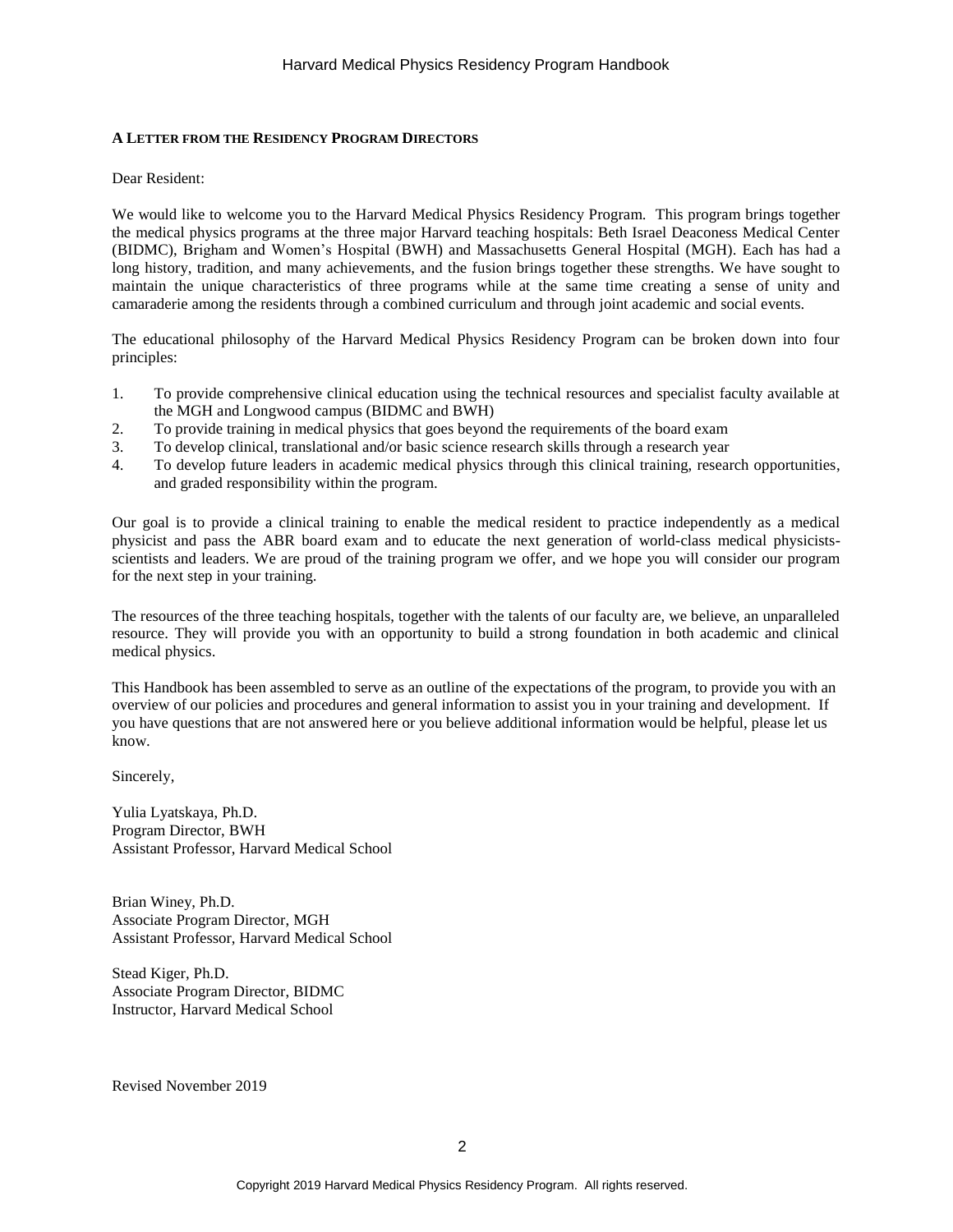# **Table of Contents**

| Life Insurance and Accidental Death and Dismemberment Insurance  12 |  |
|---------------------------------------------------------------------|--|
|                                                                     |  |
|                                                                     |  |
|                                                                     |  |
|                                                                     |  |
|                                                                     |  |
|                                                                     |  |
|                                                                     |  |
|                                                                     |  |
|                                                                     |  |
|                                                                     |  |
|                                                                     |  |
|                                                                     |  |
|                                                                     |  |
|                                                                     |  |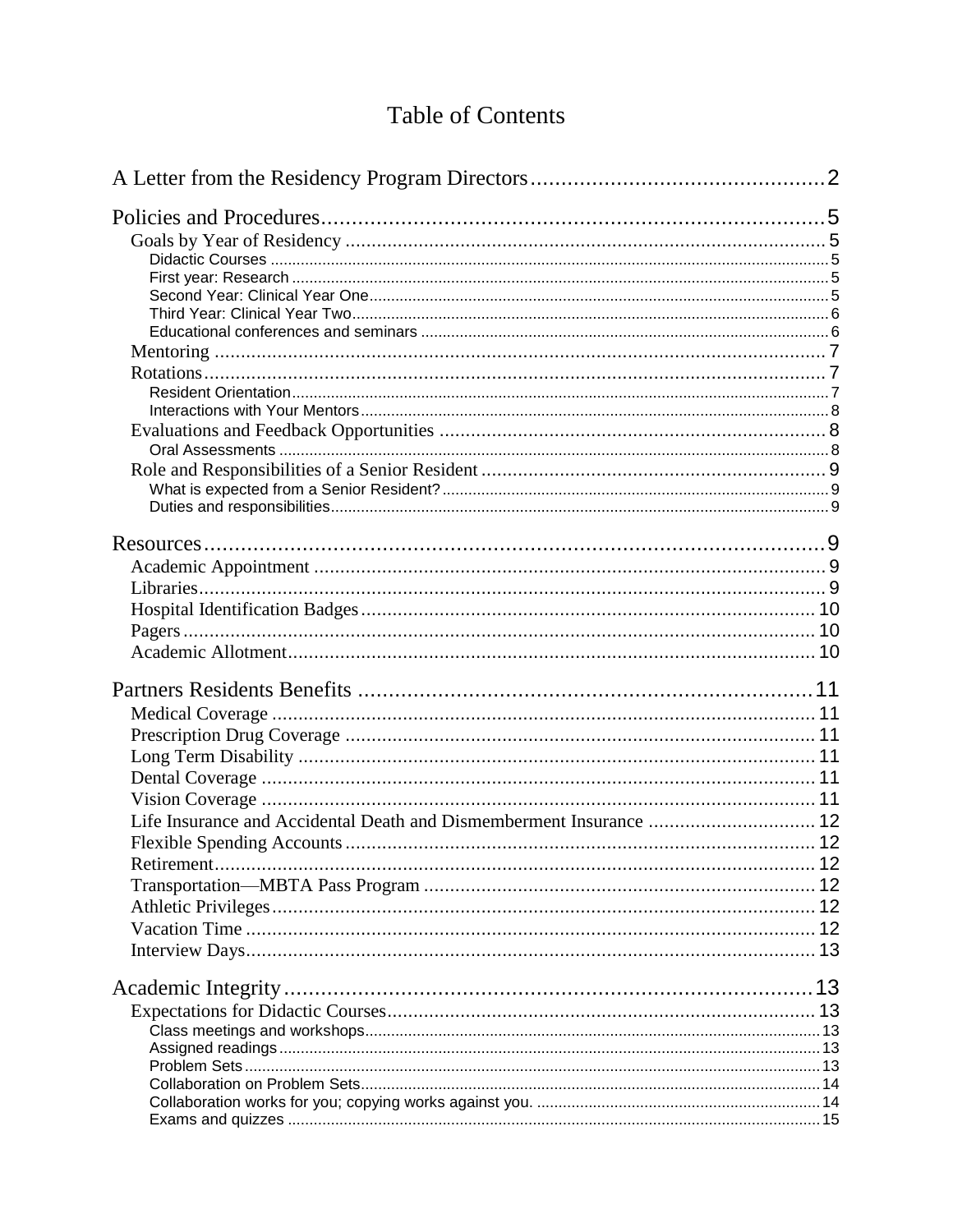| 31 |
|----|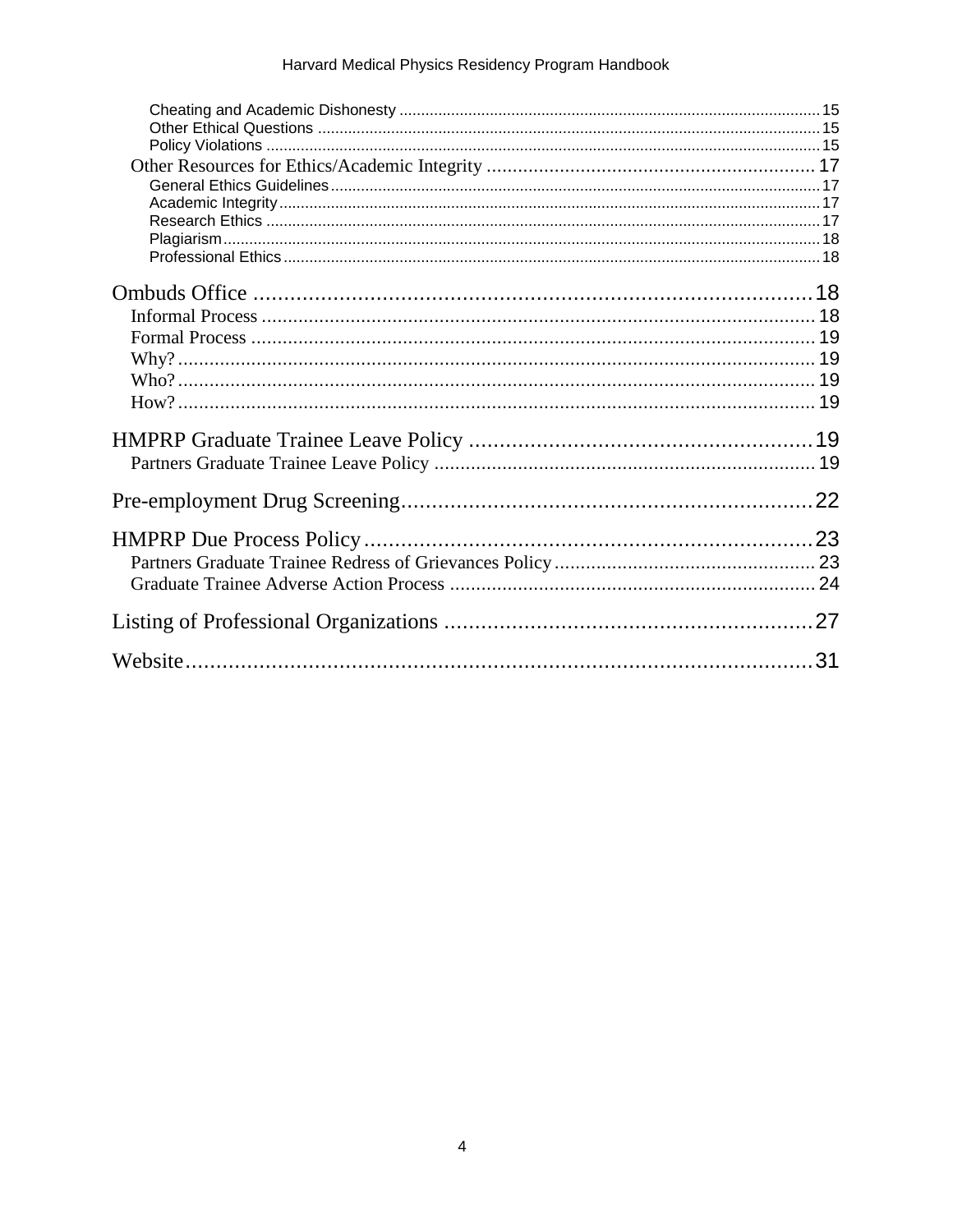# <span id="page-4-0"></span>**POLICIES AND PROCEDURES**

## <span id="page-4-1"></span>**Goals by Year of Residency**

## <span id="page-4-2"></span>Didactic Courses

We offer CAMPEP accredited courses and encourage all residents to take them.

- Residents with a non-CAMPEP accredited PhD can fulfill all of the required didactic requirements within our residency program.
- Residents with a CAMPEP accredited PhD are asked to take the core courses (Physics I and Physics II) but may opt out of the other courses.
- Residents who have completed CAMPEP accredited courses in their postdoctoral years may opt out of the equivalent courses within our program.

## <span id="page-4-3"></span>First year: Research

The first year is devoted to research. After written confirmation of the results of the Match, the resident is sent a list of research projects available at BWH or MGH from which to choose. These projects are chosen by the faculty to have a high probability of being completed within the first year. The goal of the research year is to prepare an abstract for the annual AAPM meeting and have the research work completed and a draft manuscript ready by the end of June. Each project is overseen by a mentor who will monitor the progress of the resident throughout the year, primarily through one-on-one or group meetings, if more than one researcher is involved. The mentor will file a report on the resident's progress on a quarterly basis to the program director.

Most didactic courses will be taken during the research year. The residents will meet with the program director on a monthly basis and prepare a report of their research and didactic activities.

## <span id="page-4-4"></span>Second Year: Clinical Year One

At the start of the clinical year, the resident will undergo a one-week orientation to the clinic. This orientation will include: (i) an overview of the physicist's responsibilities in the clinic; (ii) review of personal conduct issues; (iii) introduction to the patient data management system; (iv) overview of the simulation and treatment process; (v) observation of CT simulations and patient treatments; (vi) review of the clinical conferences that must be attended.

After the orientation, the resident will begin training on clinical modules. A timetable is presented to the resident at the start of the clinical training that outlines the time spent on each module over the two-year training period. It also shows that the residents rotate between MGH and Longwood every six months. 1 The timetable also outlines the amount of time to be spent on the learning process in each module. These times are meant to be only approximate. The first-year clinical modules are treatment equipment,

 $\overline{a}$ <sup>1</sup> Note that here and in later references, for the second year residents (first clinical year) the first rotation extends to January 31.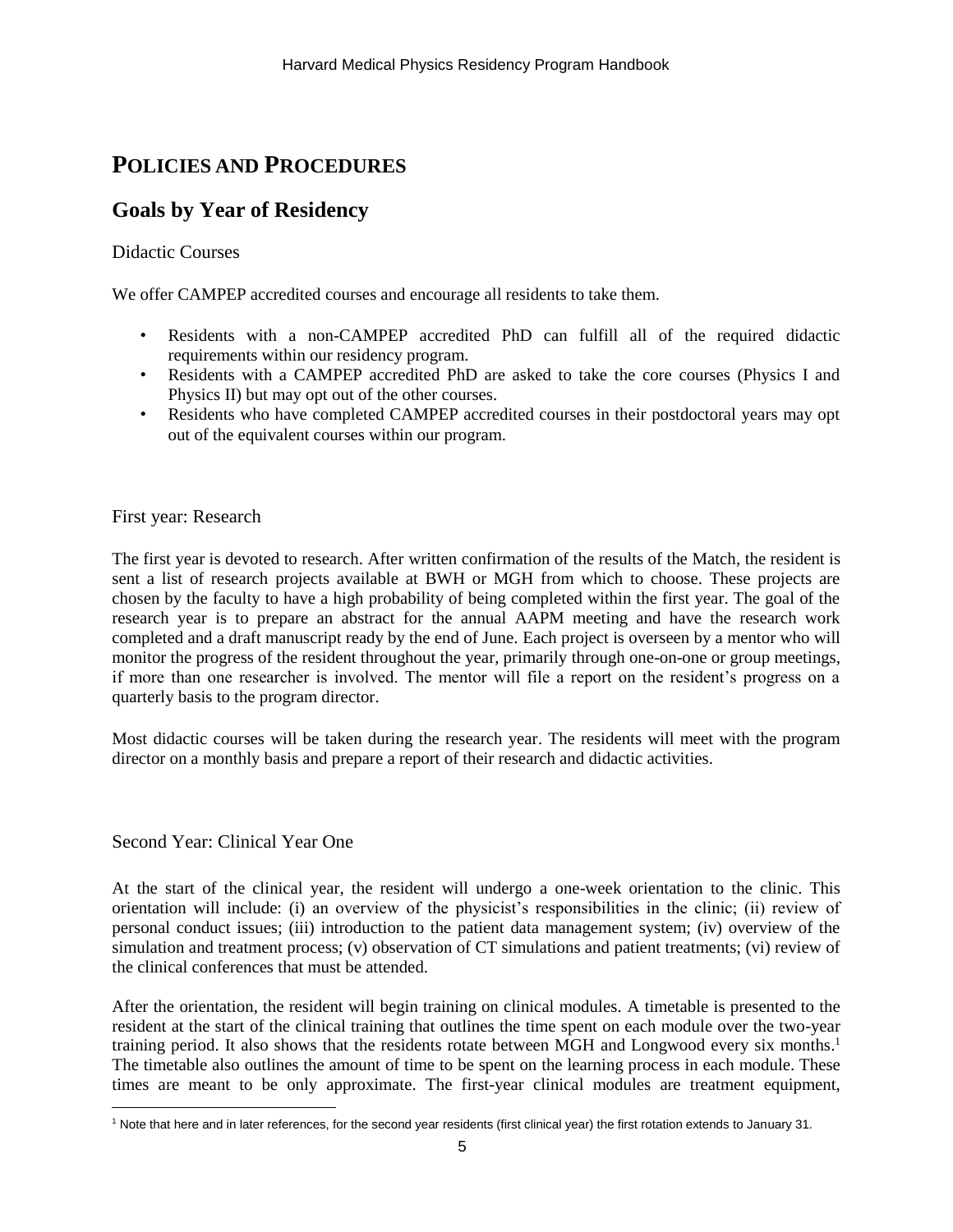treatment planning, dosimetry and radiation safety. At the beginning of the training, the resident will spend most of the time reading material relevant to the module and interacting with the mentors on each module. After the completion of the reading period, the resident will begin to observe processes and start training in treatment planning. These processes will include IMRT QA, monthly mechanical checks and monthly output checks on the linear accelerators, simulator, OBI and CT checks as well as checks on other devices. After a period of observation, the resident will be able to perform these tasks under supervision. It is expected that by the end of the first six months' rotation, the resident will be able to perform these tasks solo. They will also participate, when the occasion arises, in annual checks on the linear accelerators and any patient-specific treatment dosimetry. Also, at the end of the first rotation, the resident should be able to perform treatment planning in one or two defined areas, which treatment sites depending on whether the training is at Longwood or MGH.

After six months<sup>1</sup>, each resident will rotate to the other campus and will have a one-week orientation to a new clinic. The first few weeks will be devoted to further reading and training. The reason for this is that the MGH and Longwood have different treatment planning systems, different record and verify systems and, different linear accelerators. Moreover, the methodologies for various procedures are different for the two campuses. However, for the remainder of the first year, the resident will concentrate solely on the same four modules. At the end of the first training year, the resident is expected to be fully proficient in IMRT QA, all monthly linear accelerator checks, fully understand dosimetry protocols and how they are applied and radiation safety. The resident should also be able to perform annual linear accelerator checks. The resident should also be able to plan patients for all disease sites using 3D treatment planning.

#### <span id="page-5-0"></span>Third Year: Clinical Year Two

In the second year of clinical training, the resident will start the remaining modules, including brachytherapy, stereotactic planning, imaging and informatics, protons and outreach. Education and professional experience will play a greater role in the last quarter of the resident's clinical training. The proton module lasts two months, and the resident will be full-time in the proton clinic during this rotation. The outreach module will consist of the resident staying one month at one of the affiliated clinics of the MGH/BWH system. The purpose of this module is to give the resident experience as a solo physicist in a small clinic. By the end of the 24-month clinical training, the residents will be expected to be competent in all aspects of medical physics as well as knowledgeable about and experienced with multiple treatment planning systems, linear accelerators, and two different types of record and verify system. The resident is expected to complete the clinical training and subsequently be able to function fully in a clinic from the first day.

In addition to the clinical training, the resident is expected to produce four reports per clinical rotation. The nature of this report can vary from a brief written report to a PowerPoint presentation but should include at least one (but no more than two) oral presentation, such as journal club. At the conclusion of the residency, the resident will have completed at least 16 reports.

#### <span id="page-5-1"></span>Educational conferences and seminars

In addition to the research, didactic course and clinical rotation requirements, the residents are expected to attend clinical conferences, seminars, lectures, meetings that are relevant to their training and contribute to their continuing education, and present at journal clubs and departmental physics seminars. The resident is expected to attend at least 80% of the seminars listed below during the clinical years and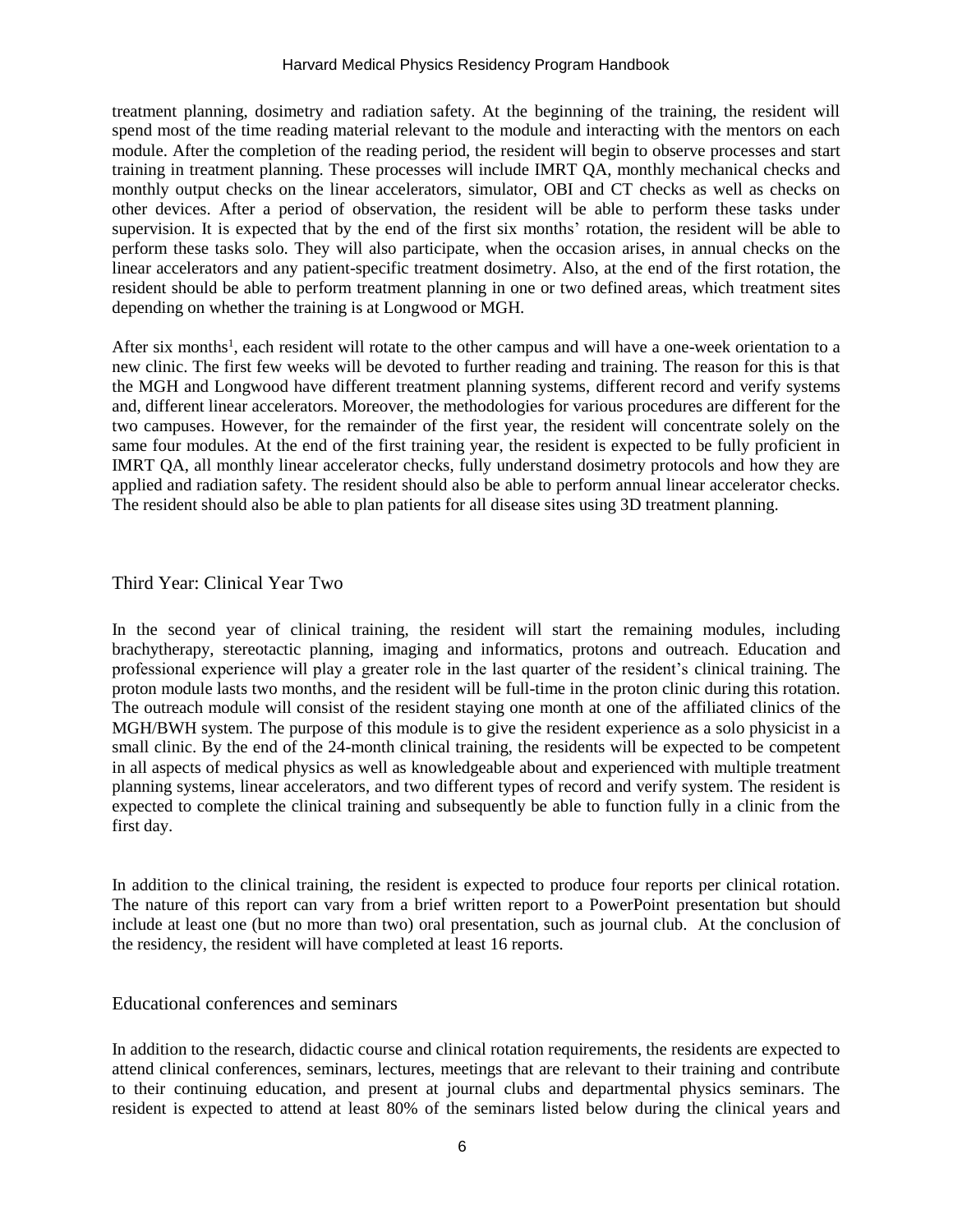attendance should be recorded in the resident's monthly report. Each resident is also required to attend three workshops on ethics or professionalism per year. These should be documented in the monthly reports.

## BIDMC

Chart rounds: Friday 8:00-9:00 am, radiation oncology conference room

## BWH

Medical physics weekly seminar: Friday, 9:00-10:00 am, CWN conference room Clinical physics in-service: Bimonthly, Wednesday, 10:00 am -11:00 am INTRO/Research Showcase/Ethics Rounds: Thursdays 12 – 1 pm, various locations New case conference: Monday 12:00-1:00 pm, CWN conference room Brachytherapy chart rounds: Every other Wednesday, 8:00-9:00 am, CWN conference room^ Summer lecture series: Every day, 8:00-9:00 am, CWN conference room, July through August\* Morning conference: Every day except Wednesday, 8:00-9:00 am, CWN conference room<sup>\*\*</sup>

## MGH

Chart rounds: Tuesday, 8:00-9:00 am, (site-specific discussions in multiple locations) Physics seminars: Tuesday, 12 noon-1:00 pm, Goitein conference room Physics journal club: Thursday, 9:30-10:00 am, Goitein conference room MGH Cancer Center Grand Rounds: Thursday, 12 noon to 1:00 pm, Simches 3110, October through May Summer lecture series: Every day, 8:00-9:00 am, Stoneman conference room, July through August\* Case presentation conferences: Every morning except Tuesdays and Wednesdays, 8:00-9:00 am, Stoneman conf. room\*\*

\* Residents should attend the summer series once during their residency training

^ Residents are only required to attend during their brachytherapy rotation

\*\* Residents are not required to attend 80% of morning and case presentation conferences. They are encouraged to attend and should log attendance in their monthly reports.

## <span id="page-6-0"></span>**Mentoring**

A mentor for each clinical module is assigned at each hospital. It is the responsibility of the mentors to assign reading material appropriate to the module to the resident and to meet with the resident to discuss what the resident has learned from the material. The mentor will also provide practical training for the module. At first, the resident will watch procedures being performed as the mentor explains what is being done and why. After several occasions watching the procedure, the resident will perform the task under the supervision of the mentor. Finally, when the mentor is satisfied that the resident is fully knowledgeable, he/she can perform the task solo.

In some modules, e.g., treatment equipment, there are many linear accelerators for which the maintenance responsibility falls to different physicists. In that case, those physicists are supervisors who report to the mentor for that module.

## <span id="page-6-1"></span>**Rotations**

## <span id="page-6-2"></span>Resident Orientation

First year residents will meet with the director who will go over the program for the three years, outlining the didactic courses that they will have to take and the expectations for the research year. The second-year residents will undergo a week of clinical orientation that includes: (i) meeting with the director who will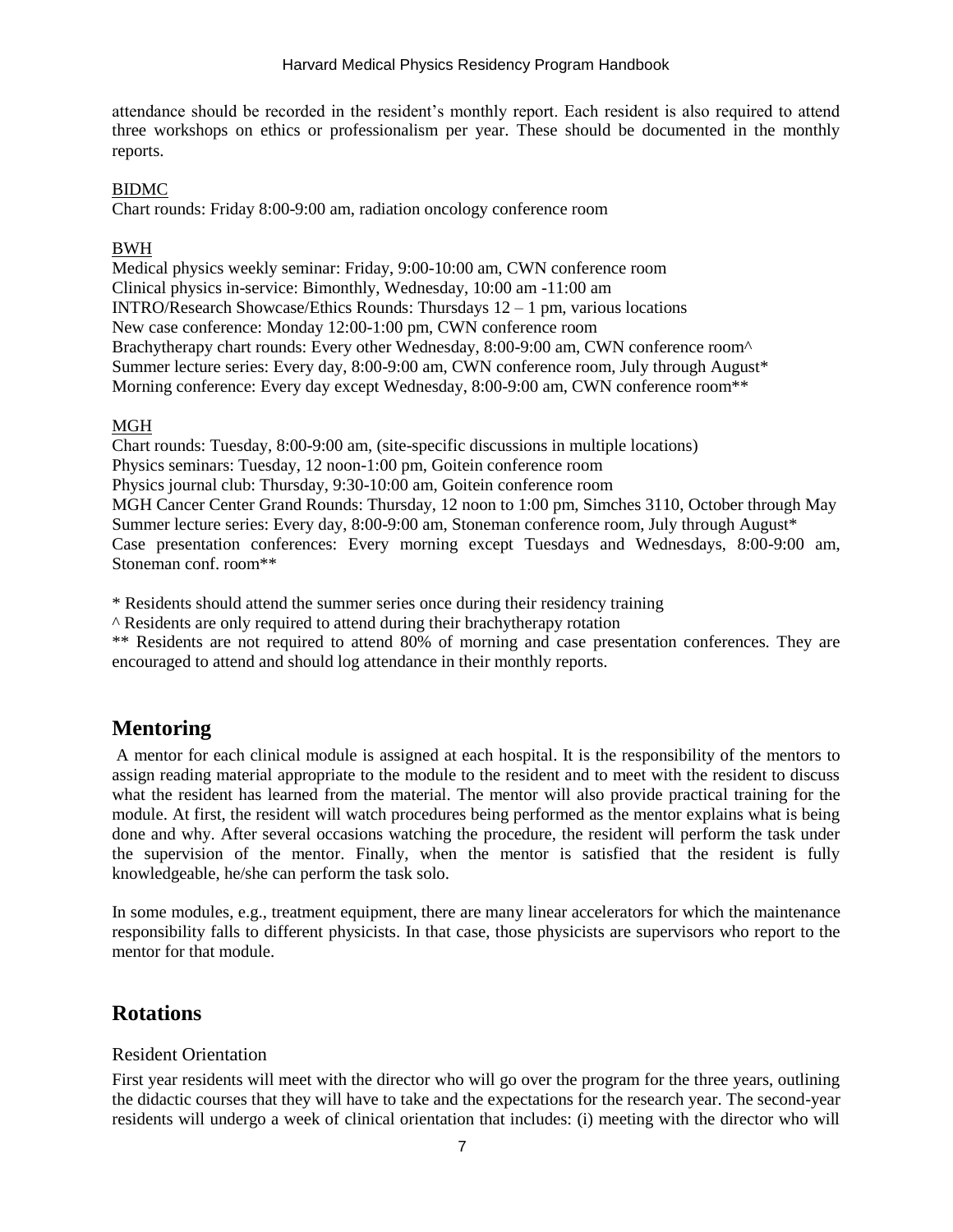outline their responsibilities in the clinic, (ii) review of infection control, patient privacy and departmental policies with the nurse manager, (iii) patient data base (Mosaiq/Whiteboard/Aria) and (iv) clinical observations on simulators, CTs and treatment machines.

### <span id="page-7-0"></span>Interactions with Your Mentors

At the start of the second year, you will be given the list of mentors for each clinical module and you will meet with those mentors whose modules you will be taking. They will discuss with you their expectations of the rotation and give you initial reading assignments.

## <span id="page-7-1"></span>**Evaluations and Feedback Opportunities**

Our program uses the New Innovations system for program evaluations. Evaluations are designed to provide formal feedback channels for the continuous improvement of the resident and of our program. Evaluations are performed on many levels, as noted below.

- Faculty evaluation of the resident during research year (quarterly)
- Resident evaluation of the research year (annually)
- Faculty (clinical mentor) evaluation of resident performance during clinical module (quarterly)
- Resident evaluation of clinical module (per rotation)
- Faculty evaluation of the resident in didactic course
- Resident evaluation of didactic course
- Program Director evaluation of resident performance (annually)
- Resident evaluation of program (at completion)

The style of the evaluations is similar to that mandated by the ACGME for medical residents. For clinical modules, faculty evaluations are performed on a quarterly basis, and take into account not only performance in the modules, but also attendance at rounds, journal club, etc.

Resident feedback is also greatly valued in order to identify areas of development for our program. All information regarding an evaluation is considered strictly confidential; only the executive committee reviews the completed evaluation. Significant resident feedback will generate an agenda item for the Executive Committee Meeting.

Residents are also encouraged to provide feedback to the Program Director, or Associate Program Director, during their monthly meetings. Residents may also directly communicate to any member of the Executive or Oversight Committees. Current members of the Executive and Oversight Committees are listed on our program [website.](http://www.harvardmedphys.org/) The Executive Committee will also invite a senior resident or recent resident graduate to collect resident feedback for presentation to the Committee. Residents may also voice feedback or concerns to the Harvard Ombuds office or Partners GME office, as noted below.

#### <span id="page-7-2"></span>Oral Assessments

For residents in their clinical years, there will be an oral assessment held every quarter. This examination consists of an approximately 2-hour session at the site where the resident is undergoing training during that rotation, with the mentors questioning the resident on his/her knowledge and understanding the material learned up to that point. The program director will write a report summarizing this assessment and discuss it candidly with the resident. Both the director and resident will sign the report.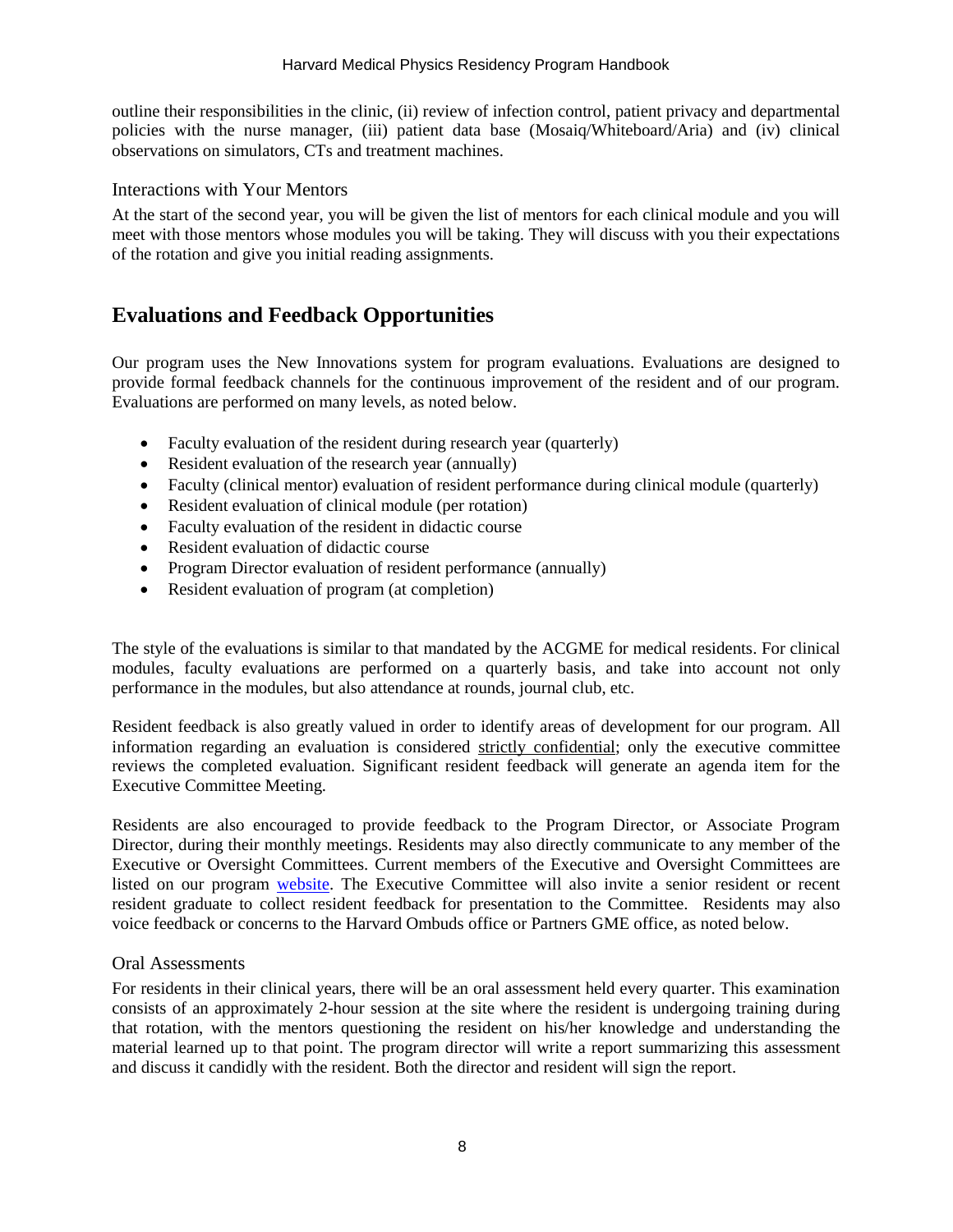# <span id="page-8-0"></span>**Role and Responsibilities of a Senior Resident**

In 2017, the role of Senior Resident in HMPRP was introduced. This duty will be performed by the two third-year residents at their respective locations, BWH and MGH.

<span id="page-8-1"></span>What is expected from a Senior Resident?

The role of a Senior Resident is to provide guidance and leadership at a peer level for all residents enrolled in HMPRP and to help coordinate various activities between residents in different years of enrollment. We believe that establishing a formal senior resident role will not only provide a mentoring resource for newer residents, but will also provide an opportunity to develop leadership skills for the senior resident.

## <span id="page-8-2"></span>Duties and responsibilities

Duties and responsibilities of a senior resident may include:

- 1. Welcome new (first year) residents, help with introduction to the departments and help them orient themselves on the campuses.
- 2. Introduce second-year residents to clinic, help plan and participate in orientation week.
- 3. Lead the residents-with-candidates portion of interviews, and provide formal assessment of the candidates to the Executive Committee.
- 4. Provide peer-level mentorship to first and second-year residents. This may include quarterly group meetings, monthly one-on-one discussions, coordination of meetings with mentors (e.g., mentor-resident lunches) and coordination of journal clubs and QA shadowing.
- 5. Provide feedback to mentors and the Executive Committee in case of issues or concerns.
- 6. Attend Executive Committee meetings annually to present resident feedback.
- 7. Lead small clinical projects.

# <span id="page-8-3"></span>**RESOURCES**

<span id="page-8-4"></span>The following resources are available to all medical physics residents.

## **Academic Appointment**

You will receive an academic appointment to the Harvard Medical School as a Clinical Fellow in Radiation Oncology. This appointment provides library privileges at the Harvard Medical School Countway Library of Medicine and other libraries within the Harvard system. You will receive a Harvard Identification Card that will allow you access to these facilities and other privileges.

## <span id="page-8-5"></span>**Libraries**

MGH and BWH maintain a selection of those books deemed essential for the didactic and clinical course work. In addition, each of the affiliated hospital maintains a library which can be used during the working day and often after hours. Photocopy services are usually available. This is best arranged through the librarian in each respective Hospital. Online journal access is also available.

The Countway Library is the main Harvard Medical School library. You will need your identification card for admittance. Residents are encouraged to obtain an eCommons username and password through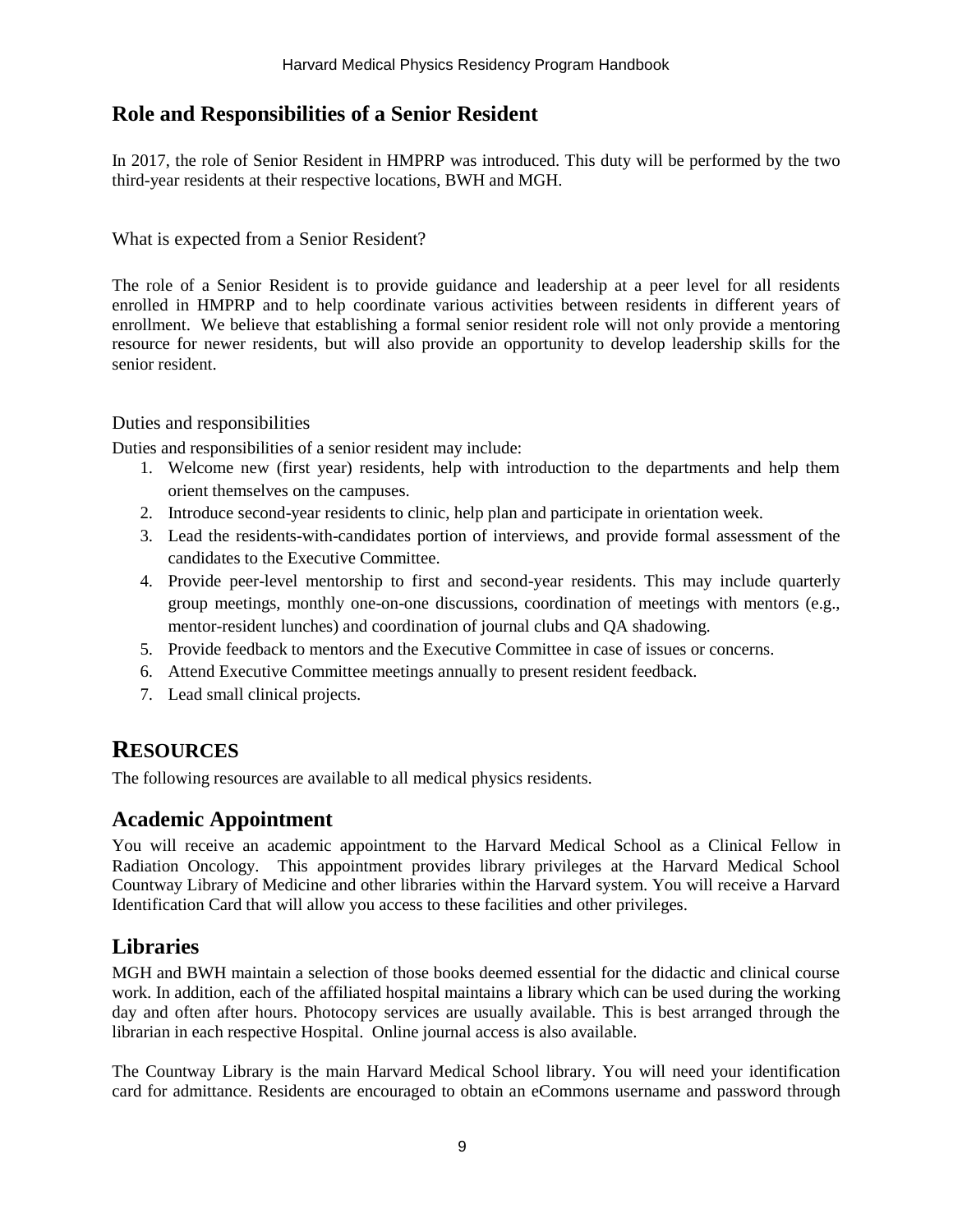the Countway library, for easy access to free and subscription-only (through Harvard) online journal articles and textbooks from any internet access site.

## <span id="page-9-0"></span>**Hospital Identification Badges**

Each resident is required to obtain a badge from each of the member hospitals:

Beth Israel Deaconess Medical Center Brigham and Women's Hospital Dana-Farber Cancer Institute Massachusetts General Hospital

Badges are issued by the Security Offices at the respective hospitals. Often, the hours when identification badges can be obtained are limited. Also each hospital has its own requirements to obtain an ID badge. The resident should contact Madison Libby (726-8153) or Joanne Arruda (857-215-1489) about obtaining ID badges.

Identification badges should be carried at all times. It is especially important when on call, for a resident to carry all identification badges in order to ensure that Security will unlock doors for you if necessary.

## <span id="page-9-1"></span>**Pagers**

Each resident will be issued their own text pager through the Partners system at the beginning of their clinical rotations. This pager number will be kept for 2 years. In order to use the paging system, dial 617-732-5700 OR 617-726-5700 to page another resident. Your password initially is your page number. Text paging is possible through BICS or through the web site [http://www.partners.org](http://www.partners.org/) from any inhospital computer.

## <span id="page-9-2"></span>**Academic Allotment**

The program will provide financial support for residents to present HMPRP related work at major national conferences such as AAPM or ASTRO. Residents are supported by the program to attend two AAPM conferences, after the first research year and at the end of the second residency year (end of the first clinical year).

For incoming residents, attendance at the AAPM conference held immediately after they join the program will be up to the discretion of the research mentors assigned to them. Typically, they may go if they are presenting their previous work, but this should be supported by their former institutions. The research mentors may also have the discretion to support them to attend if the mentors feel that the residents will benefit from such attendance. This will be determined on a case by case basis.

Residents are also encouraged to attend local NEAAPM Chapter meetings and will be reimbursed for any related expenses.

Residents are encouraged to become members of the AAPM and NEAAPM and annual dues for these societies will be reimbursed.

First year residents receive during their first week the following textbooks:

1. *Radiobiology for the Radiologist* by Eric Hall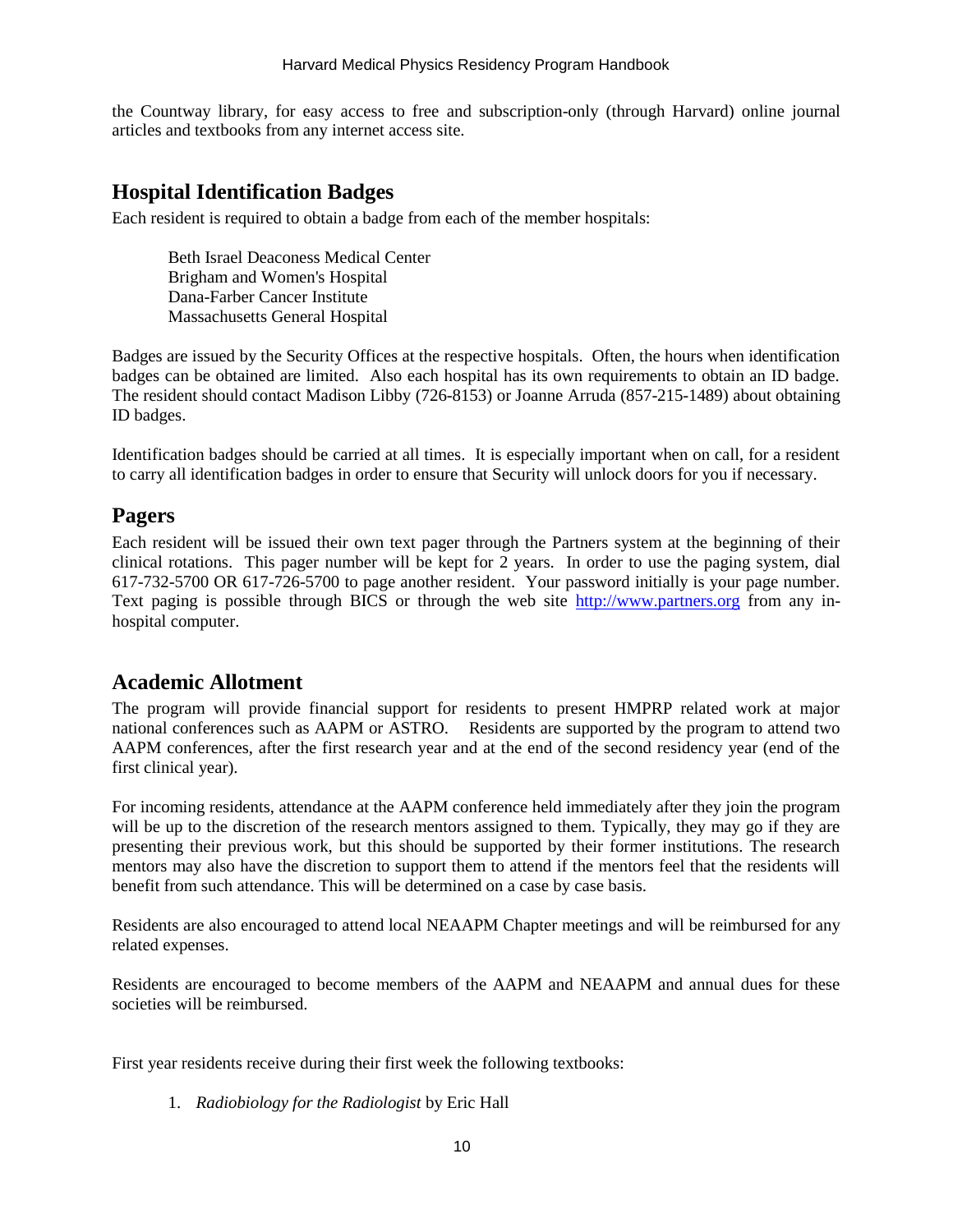- 2. *The Physics of Radiation Therapy* by Faiz Khan
- 3. *Handbook of evidence based radiation oncology*, Hansen and Roach, Editors

All first year clinical residents will receive 2 white clinic coats.

# <span id="page-10-0"></span>**PARTNERS RESIDENTS BENEFITS**

The following is a brief description of the Partners Residents Benefits program. For up to date information, please refer to [https://partnershealthcarehr.service-now.com/hrportal/.](https://partnershealthcarehr.service-now.com/hrportal/) To be eligible for benefits you must be regularly scheduled to work at least 87 hours per month at a standard hospital salary of at least \$833.34 per month. The benefits program is designed to give you the flexibility to customize a benefits program that meets your needs and the needs of your family.

Matriculants have 30 days from the date of hire to make benefit elections; coverage is effective as of the hire date. Each year during the annual benefits open enrollment period, you will have the opportunity to change your coverage for the next calendar year. In addition, you may make mid-year changes in response to new "life events".

# <span id="page-10-1"></span>**Medical Coverage**

A broad spectrum of health plans is available to meet your needs. You will receive an additional Medical Participation Choice Pay allocation (only if you elect medical coverage) toward the purchase of medical insurance, the cost of which varies depending on your level of coverage: employee only, employee plus spouse/same-sex partner, employee plus children or family. Please note that if you elect not to be insured by Partners you will be asked to show evidence that you are appropriately insured through another means.

# <span id="page-10-2"></span>**Prescription Drug Coverage**

<span id="page-10-3"></span>Prescription coverage is available through CVS/Caremark.

# **Long Term Disability**

You may elect Long Term Disability insurance coverage, which would continue your pay at either 60% or 80% if you become disabled for more than 90 days. In addition to the continuance of a portion of your monthly income, you would be able to continue your medical, dental, vision and basic life insurance coverage at the employee rate. The plan has loan repayment options, a portability provision and a feature that protects against future earnings loss due to disability.

# <span id="page-10-4"></span>**Dental Coverage**

You may select from two Delta Dental plans: Major or Basic. You will receive an additional Dental Participation Choice Pay allocation (only if you elect dental insurance) toward the purchase of dental coverage, the cost of which varies depending on your level of coverage: employee only, employee plus spouse/same-sex partner, employee plus children or family.

# <span id="page-10-5"></span>**Vision Coverage**

Davis Vision provides coverage for basic vision services using a network of participating optometrists. A reduced level of benefit is available for out-of-network services.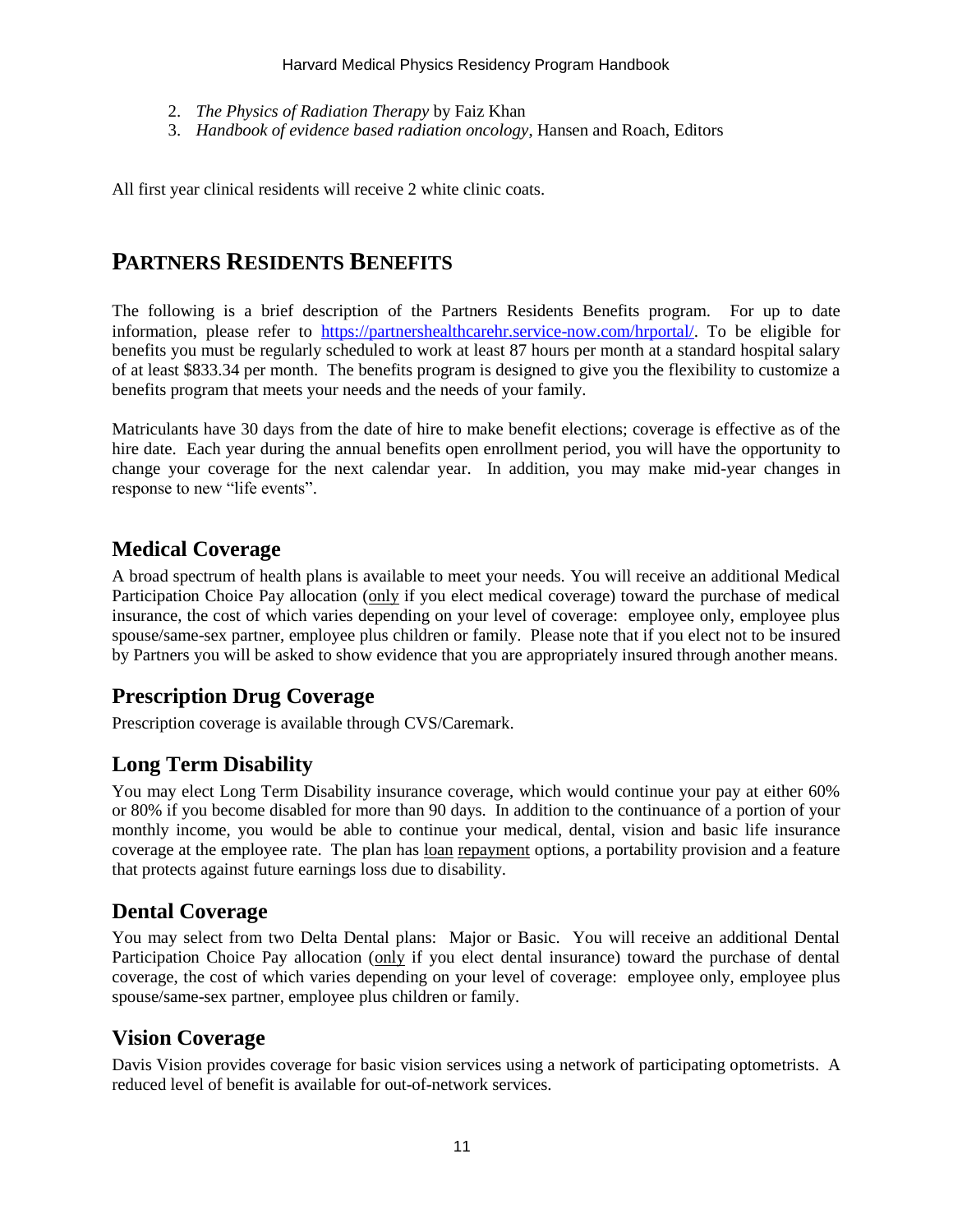## <span id="page-11-0"></span>**Life Insurance and Accidental Death and Dismemberment Insurance**

Partners provides you with basic group term life insurance coverage equal to one times your annual base pay as part of your core benefit program. You may choose to purchase additional life insurance or Accidental Death & Dismemberment (AD&D) insurance to increase your level of coverage, and/or you may purchase coverage for your spouse/same-sex partner and/or dependent child(ren).

## <span id="page-11-1"></span>**Flexible Spending Accounts**

You may establish reimbursement accounts for health care and/or dependent care expenses. These accounts are used to set aside pre-tax dollars to reimburse out-of-pocket dependent care expenses and/or uninsured medical, dental and/or vision care expenses.

## <span id="page-11-2"></span>**Retirement**

Partners offers two types of 403(b) Tax Sheltered Annuity (TSA) accounts through which you can voluntarily save money for retirement through salary reduction. You may make pre-tax contributions through the Traditional TSA and/or after-tax contributions through the Roth TSA Program. These are completely employee-funded.

## <span id="page-11-3"></span>**Transportation—MBTA Pass Program**

MBTA and Commuter Rail passes are available to Partners HealthCare System employees at a discount. For first time purchasers, passes can be arranged through Peoplesoft. Payroll deductions may take up to 5 weeks to processFor example, for an employee to receive a pass for April, the application must be received by the last Wednesday in February. The deduction for T-passes would begin in March.

To discontinue participation in the pass program, please make the changes in PeopleSoft. Payroll deduction for pass purchase is made one month in advance of the actual distribution of the pass, i.e. the cost of April's pass is deducted in March. In order to avoid payroll deduction for a pass you do not intend to use, please give at least 5 weeks notice to the Partners HealthCare System Payroll offices.

# <span id="page-11-4"></span>**Athletic Privileges**

- 1. Harvard University offers access to their main athletic facilities to all residents (officers) at Harvard University for a modest fee. For more information contact Harvard Athletics at 495-2211. The Office of Athletic Privileges is located in the basement of Harvard Hall - Johnston Gate, Harvard Yard, Massachusetts Avenue, Cambridge. Regular hours are: 9:00-5:00; summer hours: 9:00 - 4:30.
- 2. Vanderbilt Hall, located on the corner of Longwood Ave. and Ave. Louis Pasteur offers use of their athletic facilities to residents for an annual membership fee.
- 3. All residents employed by BWH are eligible for membership to Fitcorp at reduced rates (617-732- 7111).
- 4. Boston Sports Club, located in the Landmark Center, offers discounts for BWH employees but does not have special rates for residents.
- <span id="page-11-5"></span>5. The Charles River Park Health club is available for MGH residents to use at a discounted rate.

# **Vacation Time**

Each resident receives four weeks of vacation time for each academic year. All vacation requests must be approved by the program director or associate program director.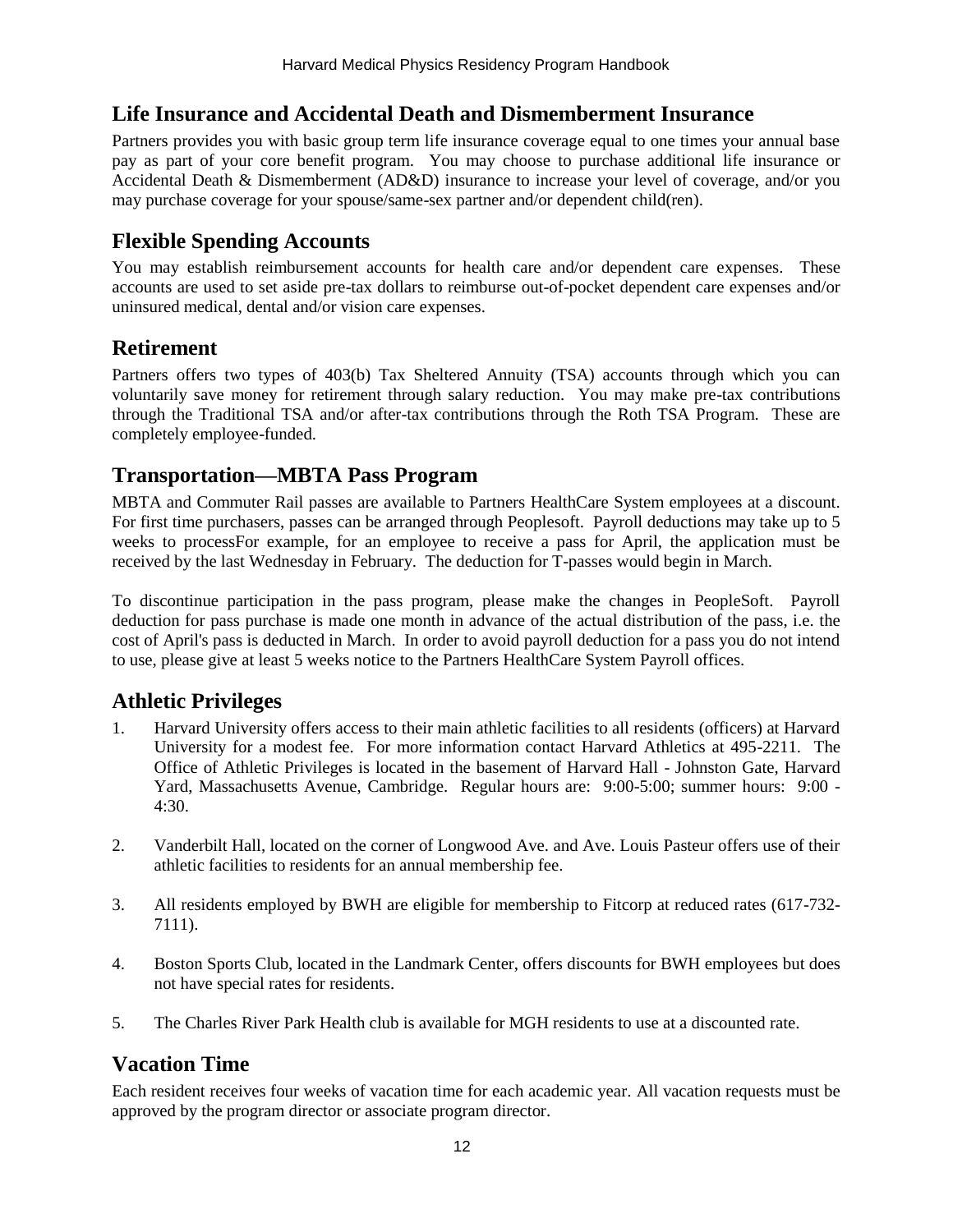# <span id="page-12-0"></span>**Interview Days**

Each resident receives 5 working days of paid time for job interviews.

# <span id="page-12-1"></span>**ACADEMIC INTEGRITY**

Residents and certificate students in the Harvard Medical Physics Residency Program (HMPRP) are expected to demonstrate the highest levels of integrity in the classroom, laboratory, and clinic.

This document primarily outlines expectations and the academic integrity policy for HMPRP didactic courses. Harvard Medical School (HMS) standards for academic integrity are oriented towards medical students and medical school courses and are not very well-suited for HMPRP courses. Therefore, we have developed our own academic integrity policy for academic courses.

Residents and certificate students are also expected to follow all institutional standards for ethical and professional behavior in clinical and research environments. More specific guidance in these areas may be found below in the 'Other Resources' section.

## <span id="page-12-2"></span>**Expectations for Didactic Courses**

The objective of the didactic courses is to develop an understanding and long-term retention of course material through lectures, individual study and reading, problem sets, and workshops. Our expectations for residents and students are outlined in the following principles.

## <span id="page-12-3"></span>Class meetings and workshops

Students should attend class meetings regularly and demonstrate engagement in the course. Students should be on time for class meetings. Students who expect to miss a class meeting should notify the course director and the instructor in advance. Failure to attend class meetings consistently is likely to result in failure of the course.

Out of courtesy for others, students should mute their electronic devices (e.g., phones and pagers) during class meetings.

## <span id="page-12-4"></span>Assigned readings

The scope of most HMPRP courses is such that no single text covers the course material. Moreover, some subjects in the courses are not well-covered by any text. Consequently, instructors may assign reading from a variety of sources: the text book(s), chapters from other books, papers, task group reports, and other materials. Students are expected to complete all assigned readings.

## <span id="page-12-5"></span>Problem Sets

Students should complete assigned problem sets and homework in a timely manner. Due dates are set by individual instructors, but completed problem sets should typically be returned to the instructor for scoring within 1-2 weeks after being assigned. Late submissions will be scored at the discretion of the instructor and may not be accepted if prior arrangements have not been made with the instructor.

Some problem sets are straightforward while others are very challenging. Students should make their best efforts to fully complete all problem sets and show all of their work to justify their answers. Students at this level should be well aware of the value of unit analysis and are expected to use unit analysis in their solutions wherever appropriate.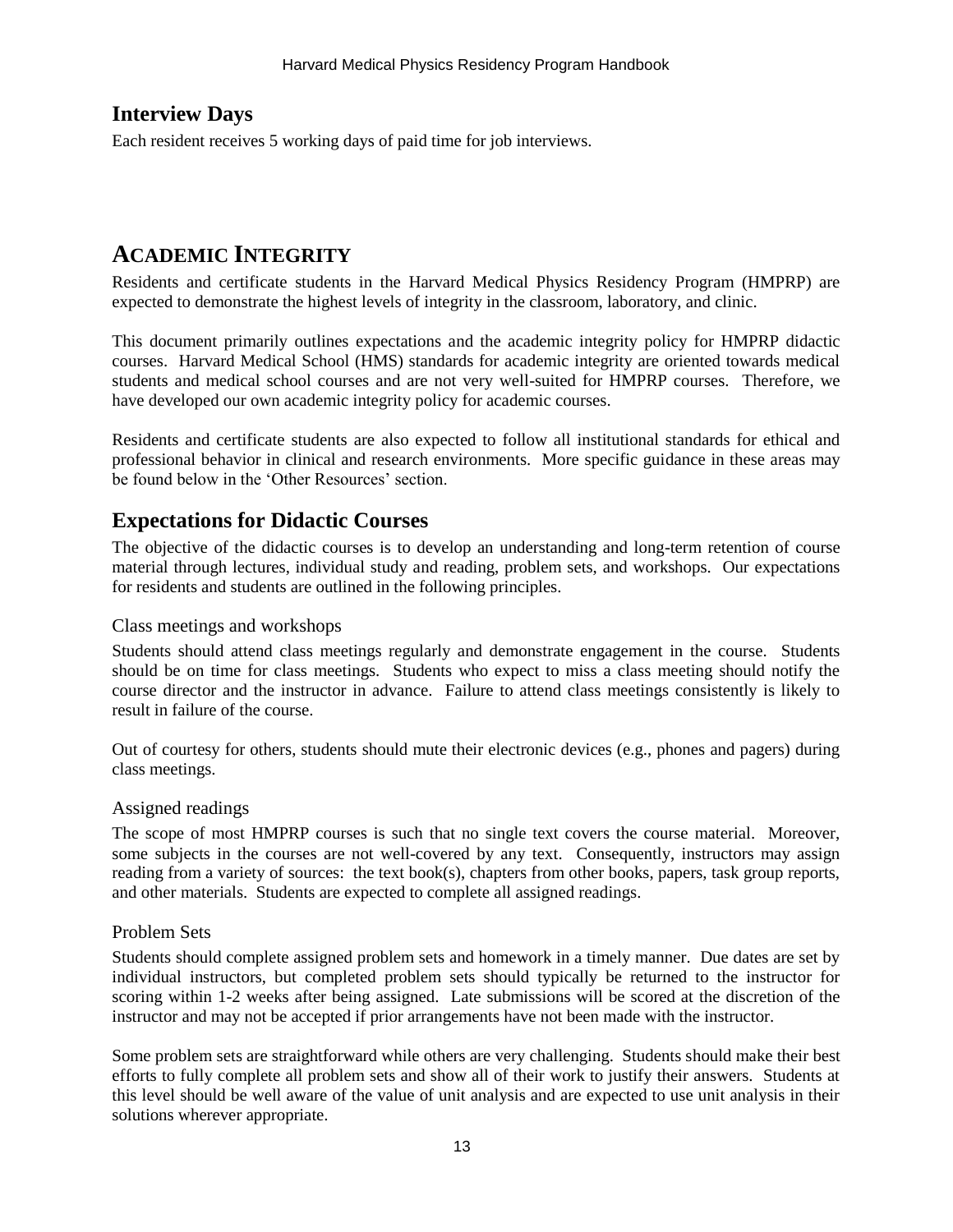When submitting problem set solutions electronically, each student should include his/her name in both the text and the filename of the submitted file to facilitate identification by the instructor.

## <span id="page-13-0"></span>Collaboration on Problem Sets

Discussing course material and problem sets with other students contributes to learning and is strongly encouraged. Some notes of caution and rules in this area are warranted, however. First, you should think about and attempt to solve problem sets on your own before discussing them with others. Second, if you work together, the work that you submit should still be your own; it should not be copied from another student. You need to work through and understand the solution to the problem set yourself. Finally, discussion of and collaboration on group projects, or extensive group work should be disclosed by recording the names of your collaborators on your solution. Failing to acknowledge collaboration could be regarded as plagiarism.

Good grades on homework achieved by copying the work of another student leads to reduced comprehension of the subject material and will be correlated with poor exam grades. The following section elaborates on the collaboration vs. copying issue.

<span id="page-13-1"></span>Collaboration works for you; copying works against you.<sup>1</sup>

#### **IF YOU COPY, YOU ARE LESS PREPARED.**

MIT Professor David E. Pritchard, the Cecil and Ida Green Professor of Physics, has said, "Doing the work trumps native ability." Those who invest the time working through the problem sets are better prepared to answer exam questions that call for conceptual thinking.

## **IF YOU COPY, YOU AREN'T LEARNING.**

Research done in 2010 by Professor Pritchard and others showed that those who copied more than 30% of the answers on problem sets were more than three times as likely to fail the subject than those who did not copy. $2$ 

#### **IF YOU COPY, YOU VIOLATE THE PRINCIPLES OF ACADEMIC INTEGRITY.**

Copying is cheating. When you fail to uphold the principles of academic integrity, you compromise yourself and the [program].

#### **IF YOU COLLABORATE, YOU LEARN FROM YOUR PEERS.**

Every student brings a unique perspective, experience, and level of knowledge to a collaborative effort. Through discussion and joint problem solving, you are exposed to new approaches and new perspectives that contribute to your learning.

## **IF YOU COLLABORATE, YOU LEARN TO WORK ON A TEAM**

Gaining the skills to be an effective team member is fundamental to your success as a student, researcher and professional. As you collaborate with your peers, you will face the challenges and rewards of the collegial process.

 $\overline{a}$ <sup>1</sup> This section is excerpted from the MIT Handbook on Academic Integrity, retrieved from <http://integrity.mit.edu/handbook/copying-and-other-forms-cheating>on July 17, 2017.

<sup>&</sup>lt;sup>2</sup> D.E. Pritchard, "What are students learning and from what activity?" Plenary presentation at the Fifth Conference of Learning International Networks Consortium 2010. Retrieved in July 2017 from <http://linc.mit.edu/linc2010/proceedings/plenary-Pritchard.pdf>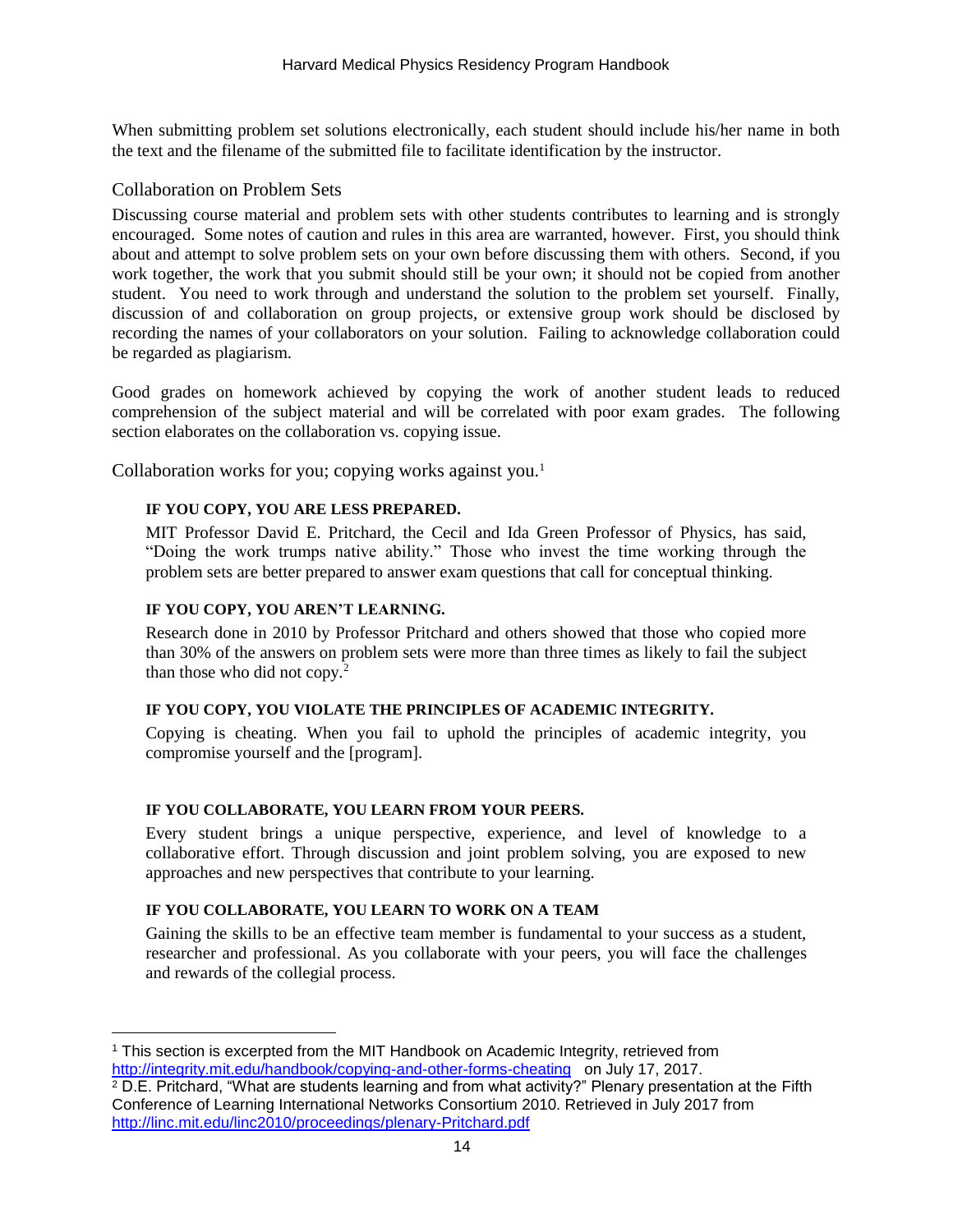## <span id="page-14-0"></span>Exams and quizzes

Exams and quizzes, whether in-class or take-home, are designed to assess the fund of knowledge of an individual in a particular subject area. They should be completed by the resident/student alone, without assistance from any other person(s) (except for the course director or his/her designee in response to questions), using only the resources allowed by the course director/instructor.

## <span id="page-14-1"></span>Cheating and Academic Dishonesty

Copying the work of current or previous students is not acceptable. In addition to being detrimental to learning (as discussed above), this is a form of plagiarism. Again, collaboration is encouraged but all students should be submitting their own work.

Distributing exam questions and problem set solutions to students taking the course in subsequent years is also not acceptable.

Plagiarism is representing the work (exact or similar words, ideas, code, figures, or data) of others as your own, i.e., without properly acknowledging the source. Plagiarism is an offence that can carry very serious consequences including, in many settings, termination. References in the Other Resources section elaborate on this definition of plagiarism.

Other forms of academic dishonesty include but are not limited to:

- Misrepresenting (lying about) a personal or family situation in order to gain an extension or some other exception
- Falsifying or fabricating data
- Using prohibited resources (e.g., notes, books or electronic devices) during an exam or quiz
- Assisting others in any of the above actions

Cheating or other academic dishonesty should be reported to the course director or program director.

Think twice before you cheat or engage in dishonest behavior; consider the consequences. Cheating is damaging to yourself, to your reputation, and to the residency program.

#### <span id="page-14-2"></span>Other Ethical Questions

Additional guidance on ethical questions can be sought from the course directors, program director, and instructors. The HMS Ombuds office is an additional resource for ethical questions. [https://hms.harvard.edu/departments/ombuds-office.](https://hms.harvard.edu/departments/ombuds-office) Each hospital has a code of conduct and residents are also expected to adhere to the AAPM Code of Ethics.

However, before posing a question, ask yourself the simple question "Would I want other people to know if I handled the situation in this way?" If you wouldn't want your colleagues and potential employers to know about it, it is probably a bad idea.

#### <span id="page-14-3"></span>Policy Violations

The consequences of academic integrity policy violations will be decided by the course and program director in conjunction with the instructor. Possible disciplinary actions include but are not limited to the following:

- Receiving zero credit for an assignment, quiz, or exam
- Re-doing an assignment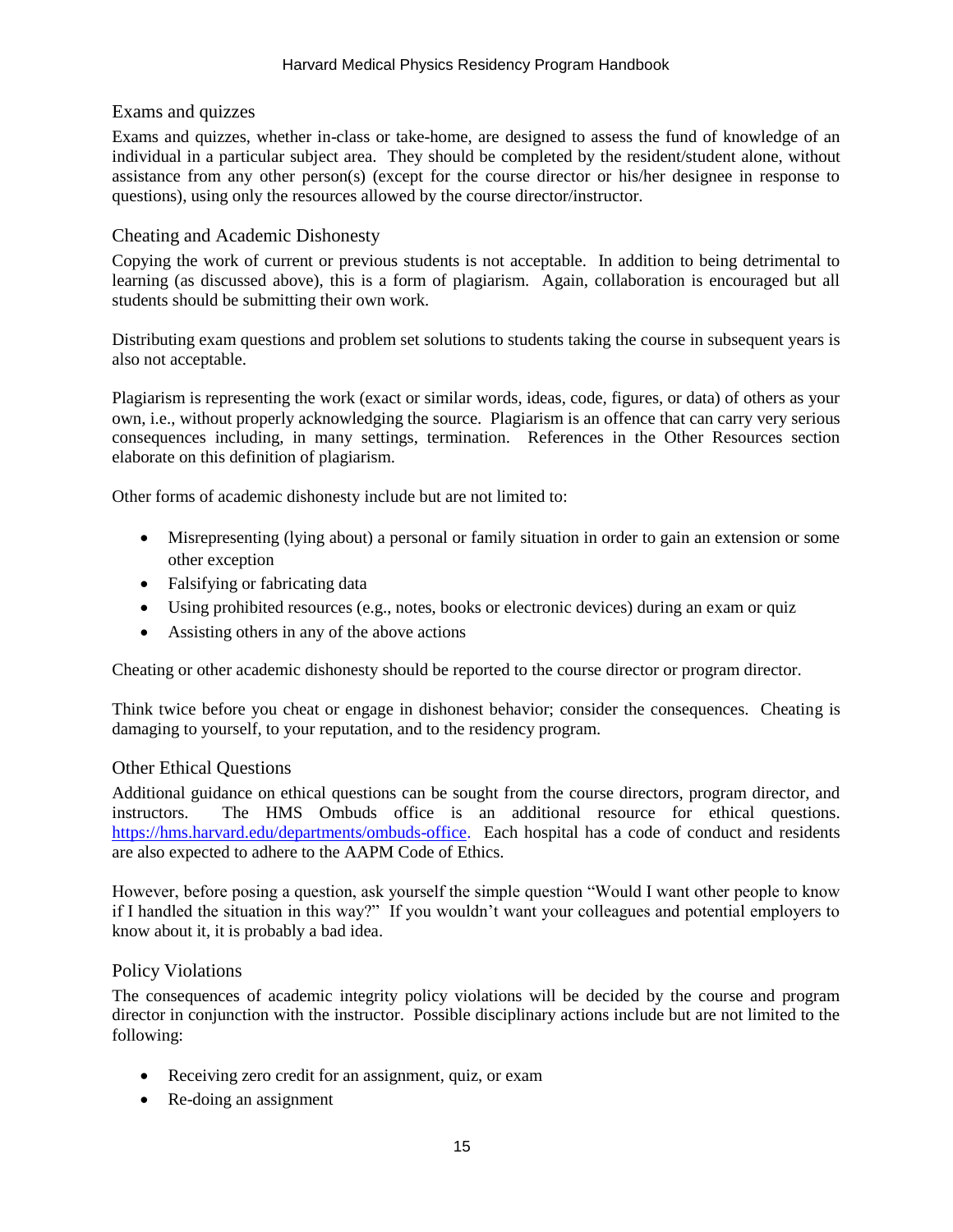- Completing an additional assignment
- Failing a course
- Dismissal from the residency or certificate program

Students should recognize that the damage to one's reputation from a policy violation may be far worse than some of the actions listed above.

Actions taken by the program will be consistent with the Partners GME Adverse Action Policy. Residents who wish to appeal these actions may follow the GME Redress of Grievance Policy: <http://www.partners.org/Graduate-Medical-Education/Policies-Resources/Policies.aspx>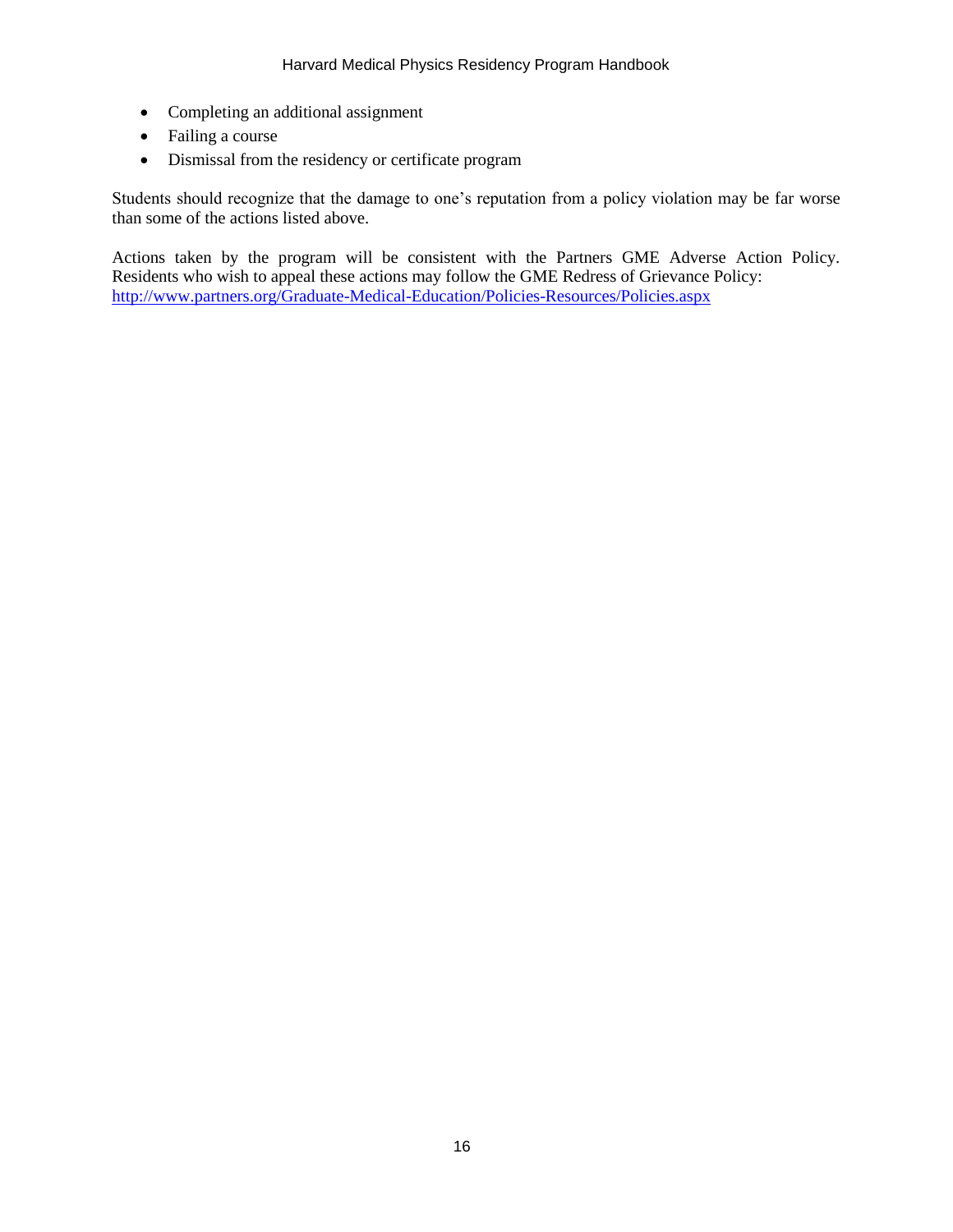# <span id="page-16-0"></span>**Other Resources for Ethics/Academic Integrity**

<span id="page-16-1"></span>General Ethics Guidelines Ethics at Partners <http://www.partners.org/About/Ethics/Default.aspx>

Interactions with Industry <http://www.partners.org/About/Ethics/Interactions-With-Industry/Default.aspx>

BIDMC Code of Conduct <http://www.bidmc.org/~/media/Files/AboutBIDMC/CodeofConduct.pdf>

BWH Code of Conduct [http://www.brighamandwomens.org/about\\_bwh/humanresources/code\\_of\\_conduct.pdf](http://www.brighamandwomens.org/about_bwh/humanresources/code_of_conduct.pdf)

MGH Ethical Standards Guide [http://apollo.massgeneral.org/compliance/wp](http://apollo.massgeneral.org/compliance/wp-content/uploads/sites/13/2016/12/MGH_Guide_to_Ethical_Standards.pdf)[content/uploads/sites/13/2016/12/MGH\\_Guide\\_to\\_Ethical\\_Standards.pdf](http://apollo.massgeneral.org/compliance/wp-content/uploads/sites/13/2016/12/MGH_Guide_to_Ethical_Standards.pdf)

<span id="page-16-2"></span>Academic Integrity MIT has an excellent handbook on academic integrity, available in html and PDF. <http://integrity.mit.edu/> <http://integrity.mit.edu/handbook/print-demand>

<span id="page-16-3"></span>Research Ethics

Standards for ethical conduct of research may be found in institutional guidelines and policies for HMS, BIDMC, BWH/DFCI, and MGH.

National Academy of Sciences, National Academy of Engineering, and Institute of Medicine. *On Being a Scientist: A Guide to Responsible Conduct in Research: Third Edition.* Washington, DC: The National Academies Press, 2009. [https://doi.org/10.17226/12192.](https://doi.org/10.17226/12192) <http://navigator.partners.org/Documents/OnBeingAScientist-3rdEd-2009.pdf>

Partner's Responsible Conduct of Research (RCR) Training Program [http://navigator.partners.org/Pages/Responsible-Conduct-of-Research-\(RCR\).aspx](http://navigator.partners.org/Pages/Responsible-Conduct-of-Research-(RCR).aspx)

MGH Office for Research Career Development archive of seminars for RCR credit <https://facultydevelopment.massgeneral.org/orcd/rcr-orcd.html>

HMS Guidelines for Investigators in Scientific Research [http://ari.hms.harvard.edu/files/integrity-academic](http://ari.hms.harvard.edu/files/integrity-academic-medicine/files/guidelines_for_investigators_in_scientific_research_0.pdf)[medicine/files/guidelines\\_for\\_investigators\\_in\\_scientific\\_research\\_0.pdf](http://ari.hms.harvard.edu/files/integrity-academic-medicine/files/guidelines_for_investigators_in_scientific_research_0.pdf)

International Committee of Medical Journal Editors, "Recommendations for the Conduct, Reporting, Editing, and Publication of Scholarly Work in Medical Journals," December 2016. <http://www.icmje.org/icmje-recommendations.pdf> <http://www.icmje.org/recommendations/>

HMS Authorship Guidelines

[https://ari.hms.harvard.edu/files/integrity-academic-medicine/files/authorship\\_guidelines.pdf](https://ari.hms.harvard.edu/files/integrity-academic-medicine/files/authorship_guidelines.pdf)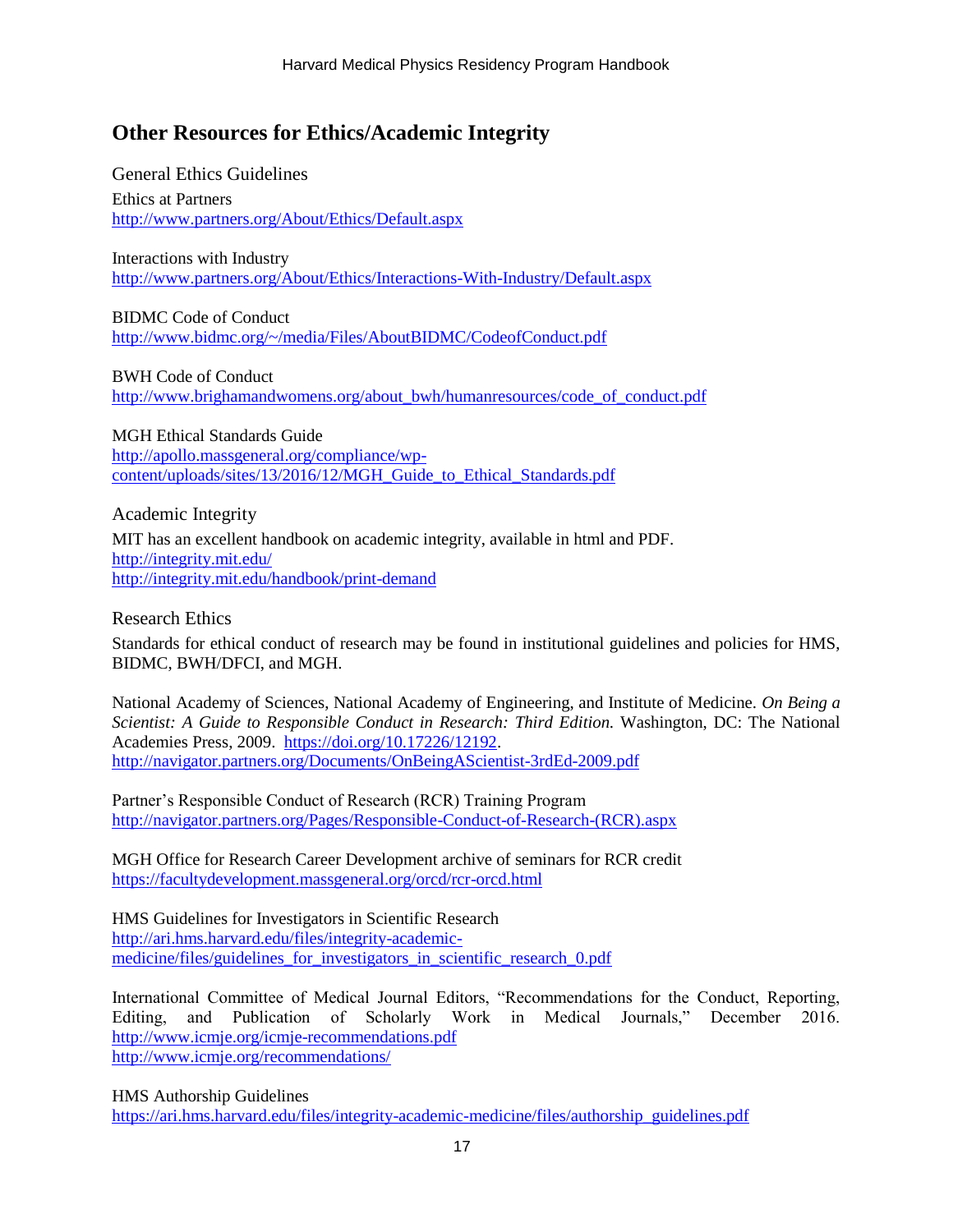<span id="page-17-0"></span>Plagiarism HMS White Paper on Plagiarism and Research Misconduct [https://ari.hms.harvard.edu/files/integrity-academic](https://ari.hms.harvard.edu/files/integrity-academic-medicine/files/white_paper_plagiarism_statement_121510.pdf)[medicine/files/white\\_paper\\_plagiarism\\_statement\\_121510.pdf](https://ari.hms.harvard.edu/files/integrity-academic-medicine/files/white_paper_plagiarism_statement_121510.pdf) <http://www.opencolleges.edu.au/informed/teacher-resources/plagiarism/>

Miguel Roig, "Avoiding plagiarism, self-plagiarism, and other questionable writing practices: A guide to ethical writing," U.S. Department of Health and Human Services, 2015. <https://ori.hhs.gov/sites/default/files/plagiarism.pdf>

## <span id="page-17-1"></span>Professional Ethics

The report of AAPM Task Group 109 (TG-109) delineates ethical and professional guidelines for the conduct of a medical physicist. <https://aapm.onlinelibrary.wiley.com/doi/full/10.1002/mp.13351>[https://www.aapm.org/pubs/reports/detail](https://www.aapm.org/pubs/reports/detail.asp?docid=181) [.asp?docid=181](https://www.aapm.org/pubs/reports/detail.asp?docid=181)

AAPM/RSNA Ethics and Professionalism Modules <https://www.aapm.org/education/onlinemodules.asp>

# <span id="page-17-2"></span>**OMBUDS OFFICE**

Some concerns appropriate for the ombuds office include: sexual harassment; racism or other kinds of discrimination; professional/scientific misconduct; research-related issues; authorship; feelings of stress or anxiety; ethics/whistle blowing; personality conflicts/meanness; working conditions; fear of retaliation; favoritism.

The Ombudsperson will assist people with complaints involving interpersonal misunderstandings or conflict. The Ombuds Office is independent of any existing administrative or academic structures and is responsible only to the dean of each school. The office supplements the existing resources available to members of our communities. Speaking with the Ombudsperson will likely increase your awareness of alternative available to you for resolving your concern. Possibilities will be tailored to fit your particular circumstances and take into account any fears you may have about retaliation or other negative career consequences. The goal will be to enhance your ability to deal more effectively with the situation on your own. If more assistance is requested, further information can be gathered on your behalf, referrals can be made to those more expert on a specific concern, or proper authorities at your school or affiliated hospital can be contacted. When appropriate, shuttle diplomacy or mediation can be employed to help find a satisfactory solution.

The Ombudsperson is a designated neutral and, as such, does not advocate for any individual or point of view.

## <span id="page-17-3"></span>**Informal Process**

The Ombudsperson will provide you with a safe forum to voice your concerns, evaluate your situation, organize your thoughts, assess your feelings, and decide on what is important and relevant your specific circumstance. Together, the omsbudsperson and you will explore options for you to consider. Options can range from simply talking about your problem to pursuing a formal grievance proceeding. You will select the options you prefer. Your privacy will be respected, as conversations will ordinarily remain confidential. No records are kept. In unusual circumstances, such as where information is subpoenaed for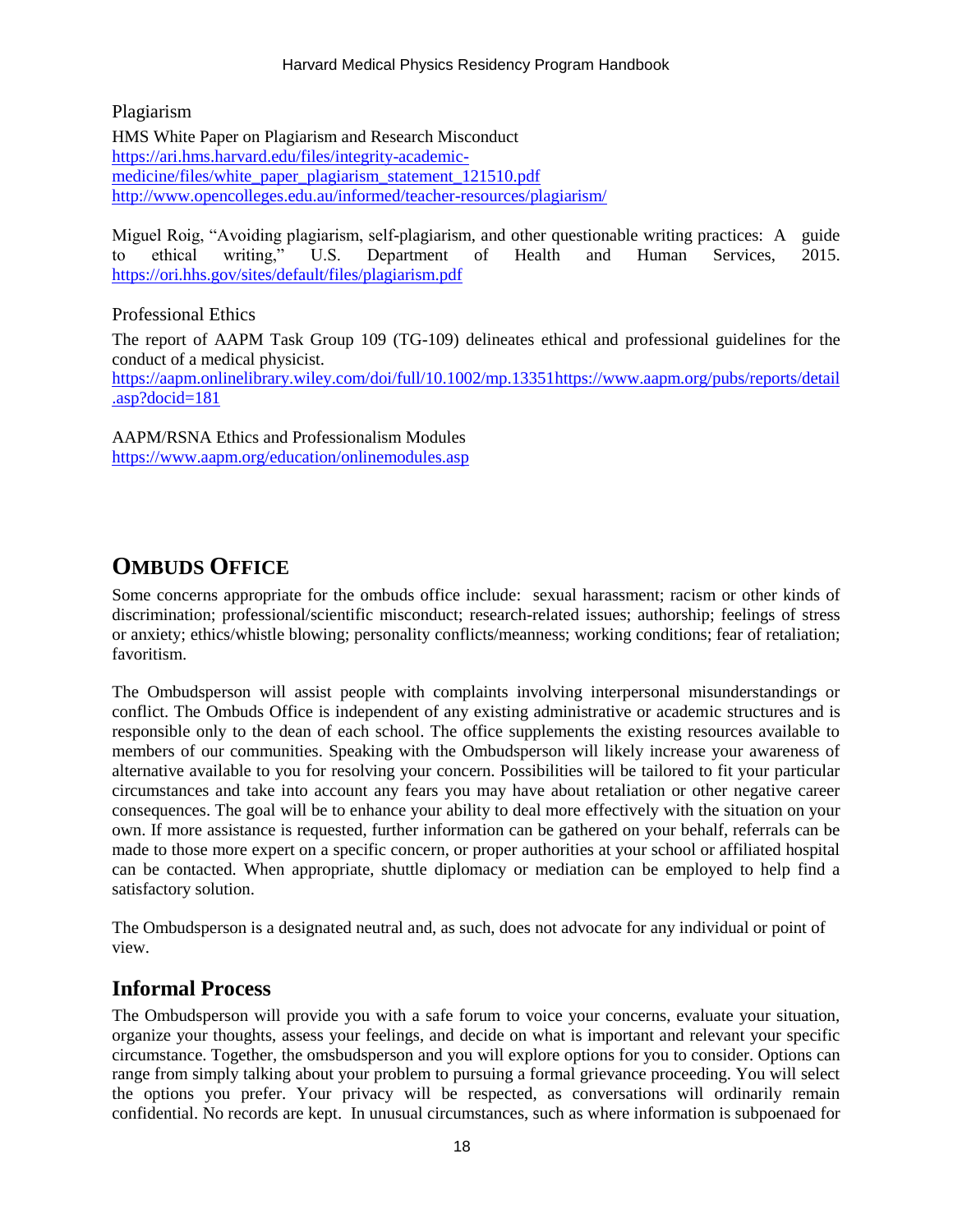a legal proceeding or there is a potential threat to safety and other options have been exhausted, information may have to be shared. If you have particular concerns about confidentiality, please raise the issue.

## <span id="page-18-0"></span>**Formal Process**

If all attempts at resolving the situation informally have failed, you may choose a more formal grievance process. All individuals will be subject to the policies and procedures of Harvard Medical School for their group. If the situation also involves an affiliated hospital, the Ombuds Office will work together with that institution to determine the best way to proceed.

## <span id="page-18-1"></span>**Why?**

Harvard's Medical School, School of Dental Medicine, and School of Public Health and the affiliated hospitals are large and complex institutions. Misunderstandings and disagreements can occur. Conflict can drain your emotional energy, decrease your productivity, complicate your dilemma, or add stress. You may need assistance. The Ombuds Office is a place where you will find help to handle interpersonal difficulties.

## <span id="page-18-2"></span>**Who?**

You are eligible and welcome if you are affiliated with any of the three schools as a: student, trainee, faculty member, or staff person.

## <span id="page-18-3"></span>**How?**

Contact Melissa Brodrick, Ombudsperson, Harvard Medical Area, 164 Longwood Ave, Boston, MA 02115. Call (617)432-4040 (Confidential), (617)432-4041 (Staff Assistant). Fax (617)432-0586. E-mail [melissa\\_brodrick@hms.harvard.edu](mailto:melissa_brodrick@hms.harvard.edu) Web Site<http://www.hms.harvard.edu/ombuds/>

# <span id="page-18-4"></span>**HMPRP GRADUATE TRAINEE LEAVE POLICY**

The Partners HealthCare System Leave Policy (below) will be used for medical physics residents. For up to date information, please see the full [Graduate Trainee Vacation, Sick time and leave policy.](https://www.partners.org/Assets/Documents/Graduate-Medical-Education/Policies/GME-Trainee-Vacation-and-Leave-Policy.pdf)

The HMPRP recognizes that some of our residents may face important family obligations as a result of the arrival of a new child. In adopting this leave policy, it is our objective to provide support for these residents within the constraints of the training programs directed by our parent institutions (member hospitals and Harvard Medical School).

Some of the important constraints to be considered are:

- The basic clinical training consists of 24 months of clinical training.
- The program includes a 12 month research rotation in the first year that is considered a critical part of the overall training. This research will be either at MGH or BWH.

# <span id="page-18-5"></span>**Partners Graduate Trainee Leave Policy**

General Note:

Since each Graduate Trainee must meet certain education requirements as defined by the program, ACGME and/or by the applicable American Board of Medical Specialties, the Graduate Trainee may be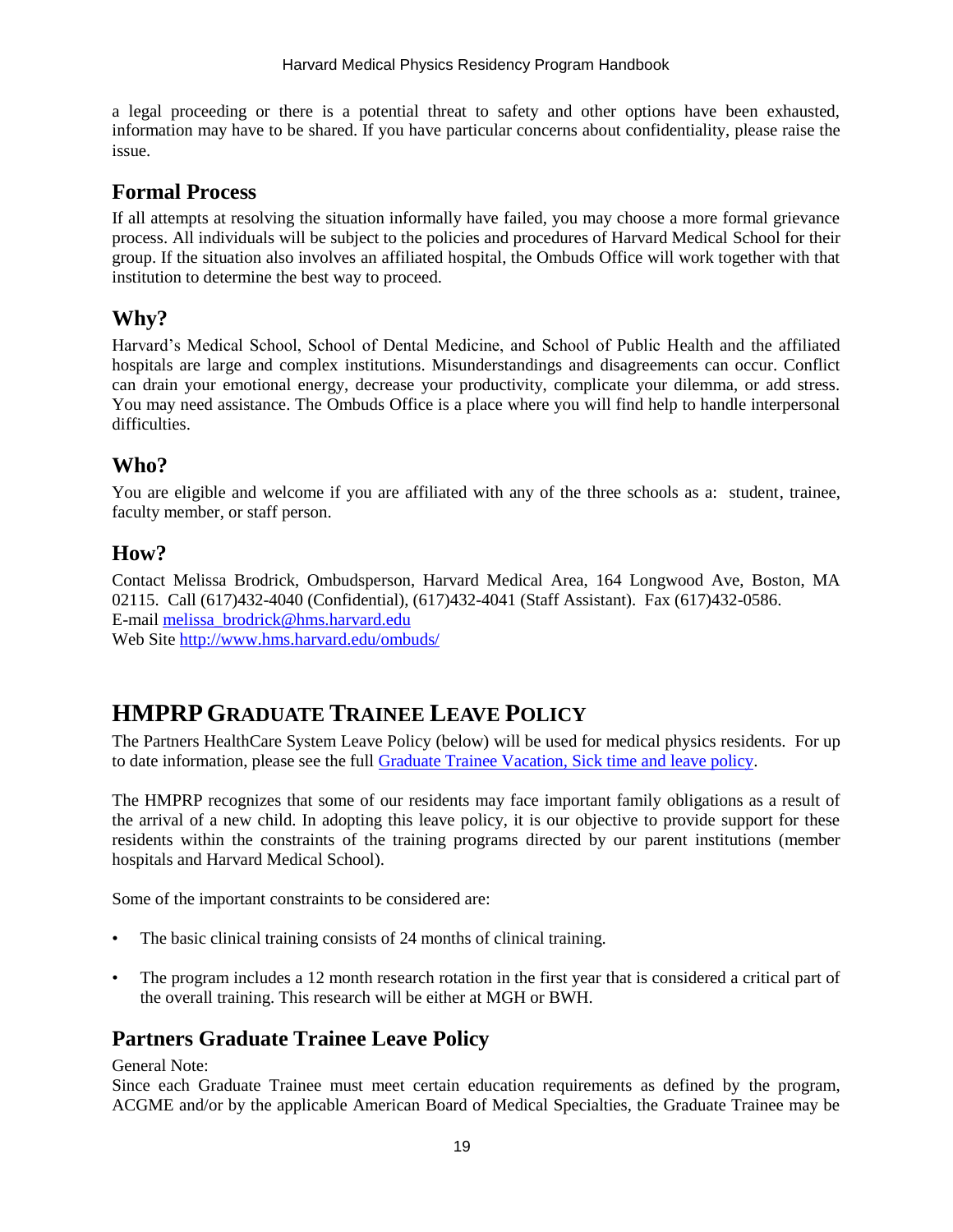required by his/her Chief(s) or training program director to make up missed time upon returning from any leave prior to advancing to the next level of training and/or prior to completion of the training program.

Whenever the need for leave is foreseeable, the Graduate Trainee will make a reasonable effort to schedule the leave so as not to unduly burden the program, and give notice no fewer than thirty (30) days before the leave is to begin. If the nature of the leave requires that the leave begin in fewer than thirty days, the Graduate Trainee will give notice as soon as is practical. A Graduate Trainee should give the training program director notice as far in advance as possible regarding planned parental leave or family medical leave; six months (confidential) notice is requested for planned leave after the birth of a child, in order to facilitate appropriate scheduling.

When a leave is taken for a personal medical illness, it will be facilitated through Occupational Health.

I. Vacation Time

See above.

#### II. Sick Time

A Graduate Trainee is entitled to twelve (12) paid sick days annually upon matriculation, to be used solely for illness significant enough to interfere with the performance of duty. Unused sick days may accrue to a maximum of thirty six (36) days over three years, but they may not be "cashed in".

III. Family and Medical Leave

A Graduate Trainee may request up to twelve (12) weeks of leave for any of the following reasons:

- (a) Family medical leave: taken in order to care for a spouse, child or parent with a serious health condition. (A "serious health condition" is an illness, injury, impairment or physical or mental condition that involves either inpatient care or continuing treatment by a health care provider.)
- (b) Personal medical leave: taken because of a serious health condition that makes the individual unable to perform the functions of his/her position.
- (c) Parental leave: taken in the event of childbirth or placement of a child for adoption or foster care.
- (d) Qualifying exigency leave: taken to prepare for a covered military member's active duty. A Graduate Trainee may take 12 weeks of unpaid leave for a qualifying exigency arising from the fact that the Graduate Trainee's spouse, son, daughter, or parent ("covered military member") is on active duty or has been notified of an impending call or order to active duty in the Armed Forces. Covered military members include members of the Regular Armed Forces as well as the National Guard and Reserves. Qualifying exigencies fall into 7 categories: short-notice deployment, military events and activities, childcare and school activities, financial and legal arrangements, counseling, rest and recuperation, and post-deployment activities. Active duty or call to active duty status for members of a Regular component of the Armed Forces means duty during deployment to a foreign country. Active duty or call to active duty status for members of the Reserve components of the Armed Forces (i.e. members of the U.S. National Guard and Reserves) means duty during deployment of the member with the Armed Forces to a foreign country under a call to order to active duty in a contingency operation.
- (e) Military Caregiver Leave Graduate Trainees may take up to twenty-six (26) weeks of unpaid leave for military caregiver leave, taken to care for an injured service member. A Graduate Trainee may take a maximum of 26 weeks of military caregiver leave during a single 12 month period to care for a "covered service member" who is the Graduate Trainee's spouse, son, daughter, parent, or next of kin who is injured while on active duty, or who had an injury that existed before the beginning of the service member's active duty and was aggravated by service during active duty in the Armed Forces.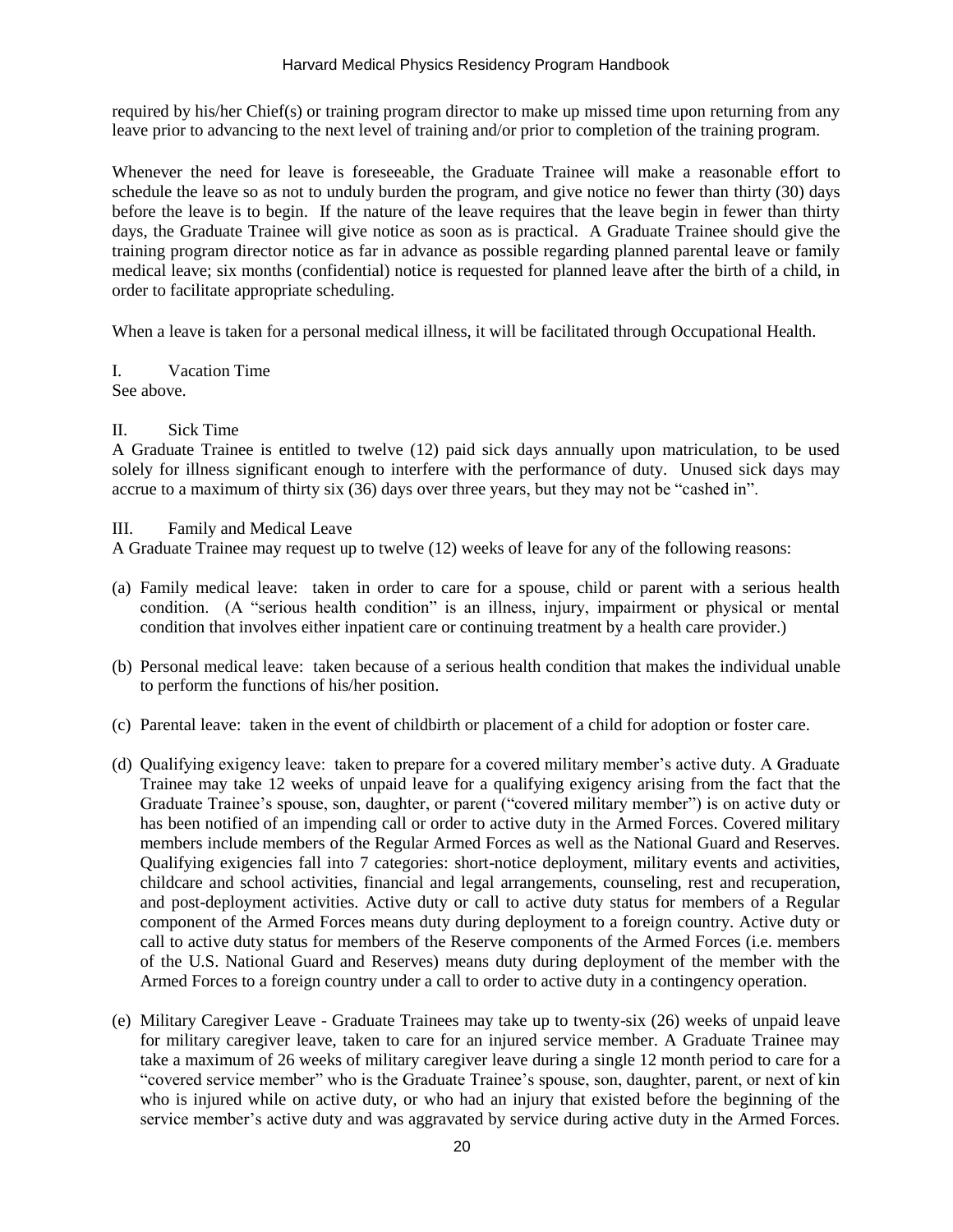A "covered service member" for these purposes is a current member of the Regular Armed Forces, National Guard, or Reserve, including those on the temporary disability retired list (TDRL), and veterans who are undergoing medical treatment, recuperation, or therapy for a serious injury or illness, if the veteran was a member of the Armed Forces at any time during the period of 5 years preceding the date on which the veteran undergoes the medical treatment, recuperation, or therapy

## IV. Additional Provisions Relating to Family and Medical Leave

- Upon return from an approved family or medical leave of absence, the Graduate Trainee will be restored to the position left.
- If enrolled at the time of commencement of an approved family leave, the Hospital will maintain the Graduate Trainee's health and other insurance coverage at the same levels and cost to the individual during the period of leave.
- Parental leave must be taken within one year of the birth or adoption unless an individual plan for part-time or intermittent leave has been approved by the Program Director.
- If an intermittent or partial leave (i.e., a reduced work schedule) is requested, the Chief and/or training program director may alter the Graduate Trainee's work schedule in order to accommodate the leave.
- Coverage for Graduate Trainee's program-related responsibilities. It is understood that it is the responsibility of the Program Director or his/her delegate – not of the Graduate Trainee taking a leave - to make arrangements for coverage of the Graduate Trainee's clinical responsibilities in the case of family, medical or bereavement leave.
- Make-up requirements. The Graduate Trainee should seek clarity from the Program Director about make-up time as required by the (sub)Specialty Board and/or the Program, and how the need to demonstrate achievement of competency prior to graduation may impact the need for make-up time. In addition, it is the responsibility of the Program Director to determine what specific experiences or activities that may be missed during a leave need to be made up, even if the time spent on leave does not need to be made up

## V. Personal Leave of Absence

Program Directors may on occasion, in accordance with the bylaws of the Professional Staff, grant a leave of absence to a Graduate Trainee for any form of extended illness or disability or for other compelling reasons (i.e., personal leave of absence). Such leave must be requested in writing with maximal advance notice prior to the requested leave date.

## VI. Bereavement Leave

Bereavement leave: Graduate Trainees may take up to ten (10) work days of bereavement leave following the death of an immediate family member (defined here as a parent or step- parent, sibling or stepsibling, child or step-child, and spouse or domestic partner), with salary continuance. Longer leave, or leave for the loss of other connected individuals, is at the discretion of the Program Director

## VII. Salary Continuance

Note: Where salary continuance is provided (as detailed below), this continuance is distinct from paid vacation and is in addition to it. In general, paid vacation can be used to functionally extend the period of salary continuance during a leave, if/when it is feasible, and with Program Director approval for vacation time to be used during the leave.

Salary will be continued as follows:

• Family medical leave: Graduate trainees may not use sick time for family medical leave. Salary will be continued only in exceptional circumstances, at the discretion of the Program Director after consultation with the Chair/Chief.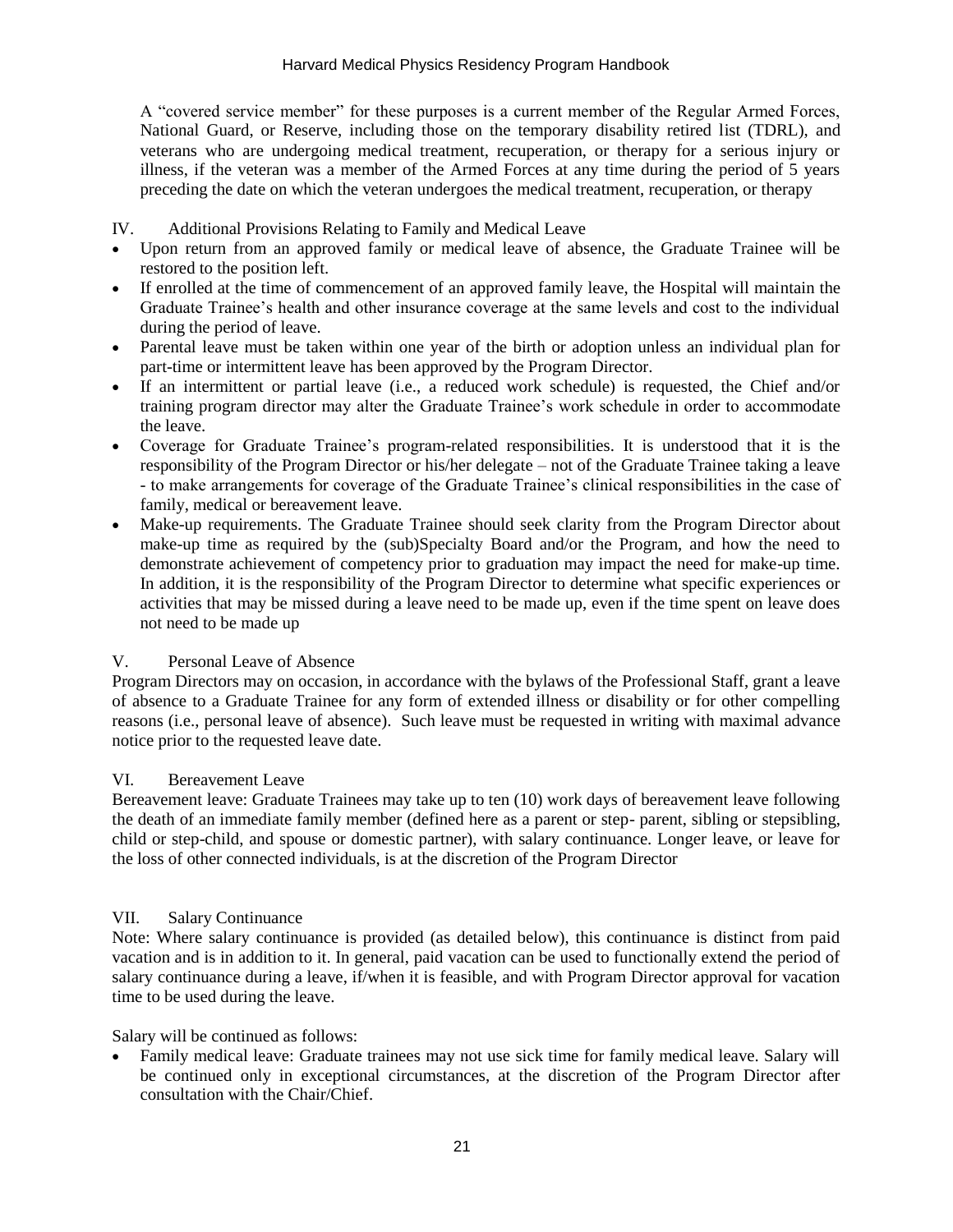- Personal medical leave: The Graduate Trainee must use any accrued sick time while on personal medical leave. An additional period of salary continuance may be given at the discretion of the Program Director up to a maximum of ninety (90) days, following consultation with the Chair/Chief. (Long term disability insurance may apply after that period of time.)
- Parental leave: Graduate trainees who are the parent of a new child by birth, adoption, or placement in foster care are eligible for salary continuance for a period of eight weeks following birth, adoption or foster care placement. Accrued sick time cannot be used to extend salary continuance for parental leave. However, if a trainee requires a personal medical leave related to pregnancy or childbirth, and this leave is handled according to the personal medical leave parameters set forth above, the medical leave is separate and in addition to paid parental leave.
- Qualifying Exigency leave: Graduate trainees may not use accrued sick time for qualifying exigency leave.
- Military Caregiver leave: Graduate trainees may not use accrued sick time for military caregiver leave.
- Personal leaves of absence: Graduate trainees may use vacation time, but *not* accrued sick time, for personal leave. Salary will be continued only in *exceptional* circumstances, at the discretion of the Chief.

VIII. Additional items specific to HMPRP regarding Parental leave:

Since CAMPEP requires 2 years of clinical training in the residency, a loss of training time due to parental leave may need to be made up by an extension of the residency. Part or all of the annual vacation time may be used for parental leave to offset the loss of training time. But any parental leave in excess of the applied vacation time must be made up by an extension of the residency. These rules are probably most clearly expressed mathematically:

Paid parental leave time  $= 8$  weeks

Extension time (weeks) = time of leave – applied vacation time Unpaid time (weeks)  $=$  time of leave – applied vacation time – paid parental leave time

One factor residents may wish to consider when planning parental leave is the ABR Exam. Part II of the ABR is typically taken in the late summer, following the usual residency completion time (June 30). The ABR requires the residency to be completed by a certain date (typically August  $31<sup>st</sup>$ ). Depending on the length of residency extension, an extension could make the resident ineligible to sit for Part II in the same calendar year as graduation. In that case, the resident would sit for Part II in the calendar year following graduation from the residency program.

## **Parental Leave Policy Summary**

- The length of parental leave may be up to 12 weeks.
- The length of paid parental leave provided is 8 weeks.
- Vacation time may be applied to parental leave.
- Parental leave time that is not vacation time will need to be made up with an extension of the residency.
- Residents are encouraged to take the time that they need during this very special time in their lives.

# <span id="page-21-0"></span>**PRE-EMPLOYMENT DRUG SCREENING**

Partners Healthcare now requires pre-employment drug testing for new employees. Details relating to Graduate Medical Education Trainees are below. The full policy is available [here.](https://www.partners.org/Assets/Documents/Graduate-Medical-Education/Policies/drug-testing-policy.pdf)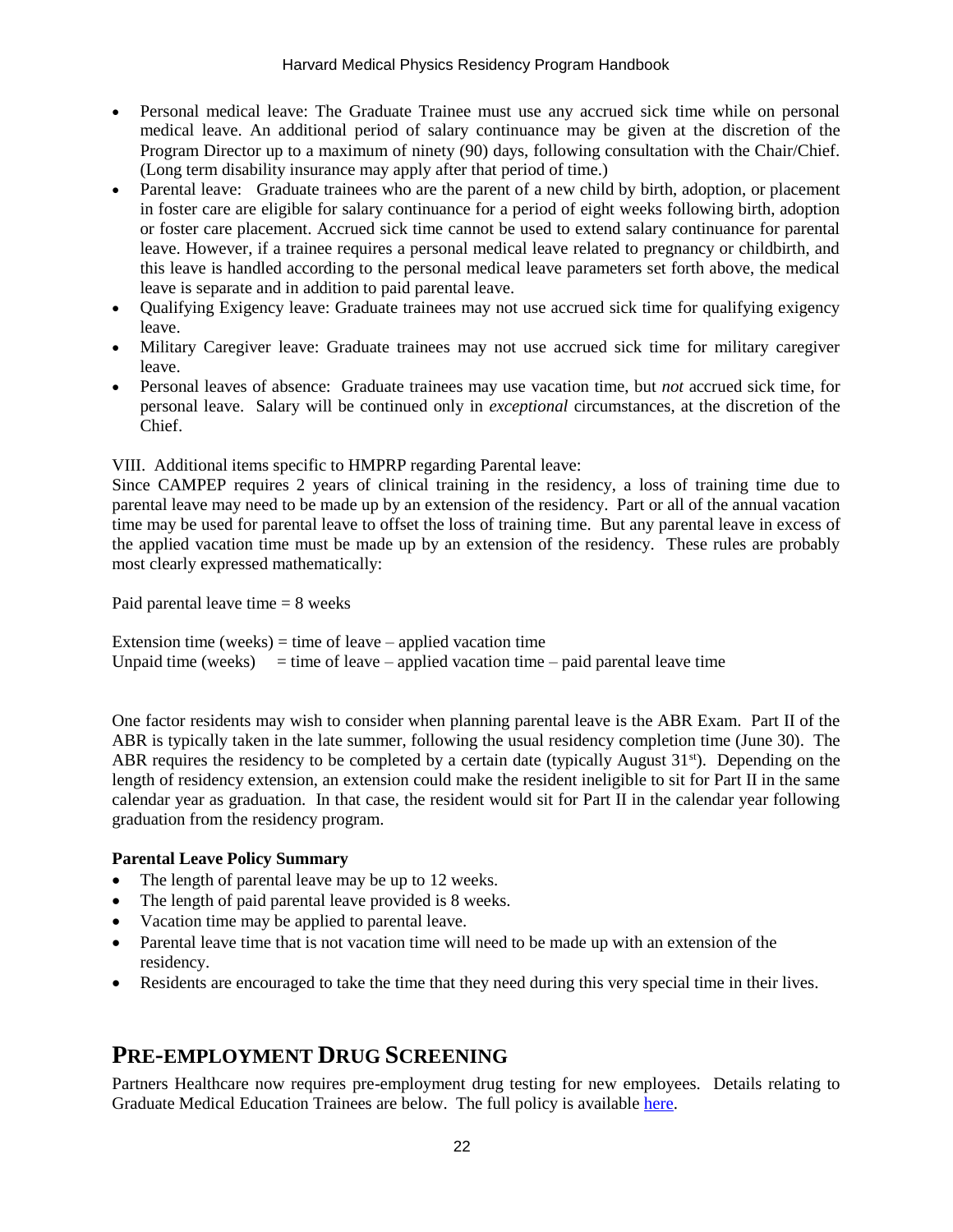Offers of employment for professional staff, including graduate medical education (GME) trainees recruited directly or via a national match program - are conditional and depend on successful completion of pre-employment drug screening and the credentialing process for appointment to the professional staff. Conditions of employment can be found at [https://www.partners.org/For-](https://www.partners.org/For-MedicalProfessionals/Employment-Conditions.aspx)[MedicalProfessionals/Employment-Conditions.aspx.](https://www.partners.org/For-MedicalProfessionals/Employment-Conditions.aspx)

Drug testing should be undertaken within two weeks of an accepted offer (or confirmation of a match) at Partners. A delay in completing the drug testing process can prevent completion of the credentialing process in time for the GME program's start date. Testing can be done at:

- Partners Occupational Health sites in and around Boston (utilizing saliva testing), or
- Quest laboratories: those who live internationally or out of state will be referred to the nearest Quest Laboratory collection site for their drug screening (utilizing urine testing).

Drugs included in the screen Testing is limited to cocaine, amphetamine, methamphetamine, PCP, opiates, barbiturates, benzodiazepines, and methadone.

The medical review officer will contact individuals whose test indicates the presence of one of the substances noted above, generally within 7-10 days of the testing. If there is documentation of a valid prescription, the test will be reported to Occupational Health as "negative". A screen that indicates the presence of any drug, legal or illegal, for which the medical review officer cannot verify valid use will be reported to Occupational Health as a positive test. The medical review officer will indicate to the individual with a positive screen whether the determination is of a positive or negative test result.

Results (negative or positive) are not reported to outside agencies (state board of medicine, etc.).

Candidates who refuse to participate in a drug screen or who fail to complete the screening in the necessary time frame will not be eligible for employment.

Candidates with a positive test can meet with Occupational Health Services to discuss any questions or concerns of a technical nature related to testing. Candidates who wish to dispute a positive result have the right to request that the sample be tested at a second independent certified lab at their own expense. For this reason, positive samples are maintained at the lab for a period of one year. In the case of a positive test, the hospital's chief medical officer, chief of service, and program director, in conjunction with the vice president of Human Resources, will determine on a case-by-case basis whether additional circumstances need to be considered.

# <span id="page-22-0"></span>**HMPRP DUE PROCESS POLICY**

The residency program maintains an "open door" policy for residents to discuss and resolve the administration of policies, interpersonal relationships, and work performance as they arise.

We do recognize that not all problems may be resolved during this informal procedure. Therefore, we have adopted a formal grievance procedure for residents that want to pursue a problem beyond the informal procedure. This procedure is designed to provide unbiased and timely resolution of problems and will hold no adverse affect upon the resident as a result of utilizing this procedure. These policies are noted at: http://www.partners.org/Graduate-Medical-Education/Policies-Resources/Policies.aspx

## <span id="page-22-1"></span>**Partners Graduate Trainee Redress of Grievances Policy**

1. Grievances pertaining to the training program, faculty or work environment should first be directed to the training program director in writing, and copied to the Service Chief and the Director of Graduate Medical Education. If the Graduate Trainee prefers to request advice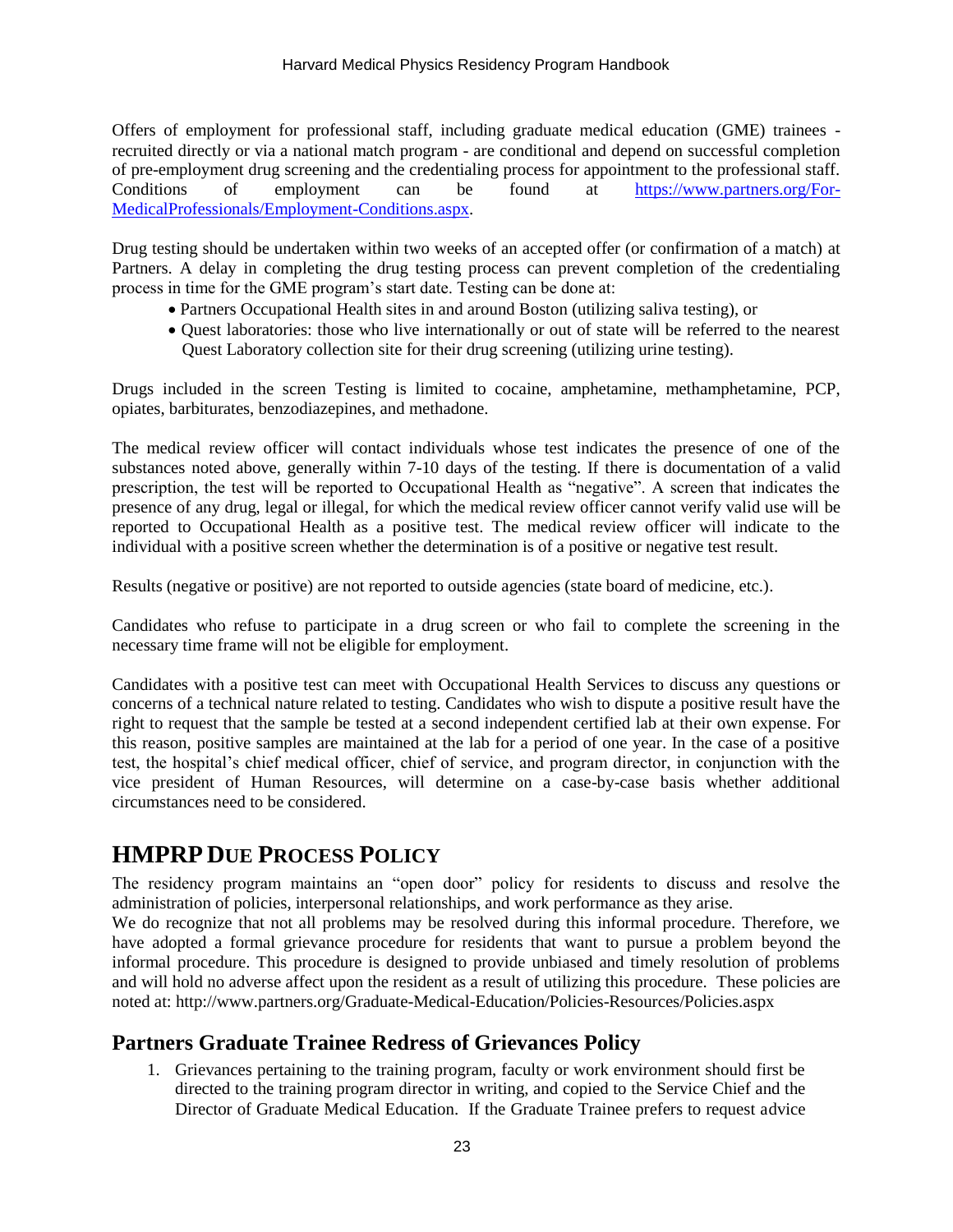about a possible grievance prior to or in lieu of directing a complaint to the training program director, s/he should contact the Director of Graduate Medical Education (DGME) or the Associate Director of GME (ADGME**).**

2. A written response to the grievance should be provided by the training program director within two weeks. If no response is received or if the response is not satisfactory to the Graduate Trainee, the Graduate Trainee should contact the Director or Associate Director of Graduate Medical Education. The DGME (or ADGME) will meet with the Graduate Trainee and the training program director if further information is needed, and will present the issue to either the Hospital-based GME Committee or the Partners Education Committee for resolution.

## <span id="page-23-0"></span>**Graduate Trainee Adverse Action Process**

1. "Adverse action" includes any of the following actions by the Hospital*/*training program: revocation or suspension of a right or a privilege; censure; written reprimand; imposition of a fine; required performance of public service or of a course of education; counseling or monitoring arising out of the filing of a complaint or a formal charge reflecting on the Graduate Trainee's competence to practice medicine.

The following actions are also included, only if related to the Graduate Trainee's competence to practice medicine or to a complaint or allegation regarding any violation of law, regulation or bylaw: restriction or non-renewal of a right or a privilege; denial of a right or privilege; resignation; leave of absence; withdrawal of an application; termination or non-renewal of a contract, or non-promotion to the next level of training.

2. Adverse action may be taken for due cause which shall include, but is not limited to, any of the following reasons:

- a. Professional incompetence, or conduct that might be inconsistent with or harmful to good patient care or safety, lower than the standards of the Medical/Professional Staff, or disruptive to Hospital operations;
- b. Conduct which calls into question the integrity, ethics or judgment of the Graduate Trainee, or which could prove detrimental to the Hospital's patients, employees or operations;
- c. Violation of the bylaws or policies and procedures of the Professional/Medical Staff, the Hospital or Harvard Medical School;
- d. Misconduct in science; and
- e. Failure to perform duties.

## 3. Allegations of Misconduct in Science

Any allegation of misconduct in science pertaining to a Graduate Trainee shall not be governed by the procedures described here, but shall be addressed and resolved pursuant to the process set forth in the Bylaws of the Medical/Professional Staff and*/*or applicable policies.

#### 4. Initiation of Adverse Action

The adverse action process may be instituted by the relevant Department Chair/Service Chief. The Department Chair/Service Chief shall give written notice of the action or proposed action and the reason for it to the affected Graduate Trainee. The Graduate Trainee shall also be notified of his/her right to a hearing as described below, in the event the Department Chair/Service Chief recommends one or more of the following adverse actions: revocation or suspension of a right or privilege; non-renewal of the Graduate Trainee agreement or non-promotion to the next level of training; and, if related to professional competence or a complaint or allegation regarding a law, regulation or bylaw, the restriction, reduction, or non-renewal of a right or privilege.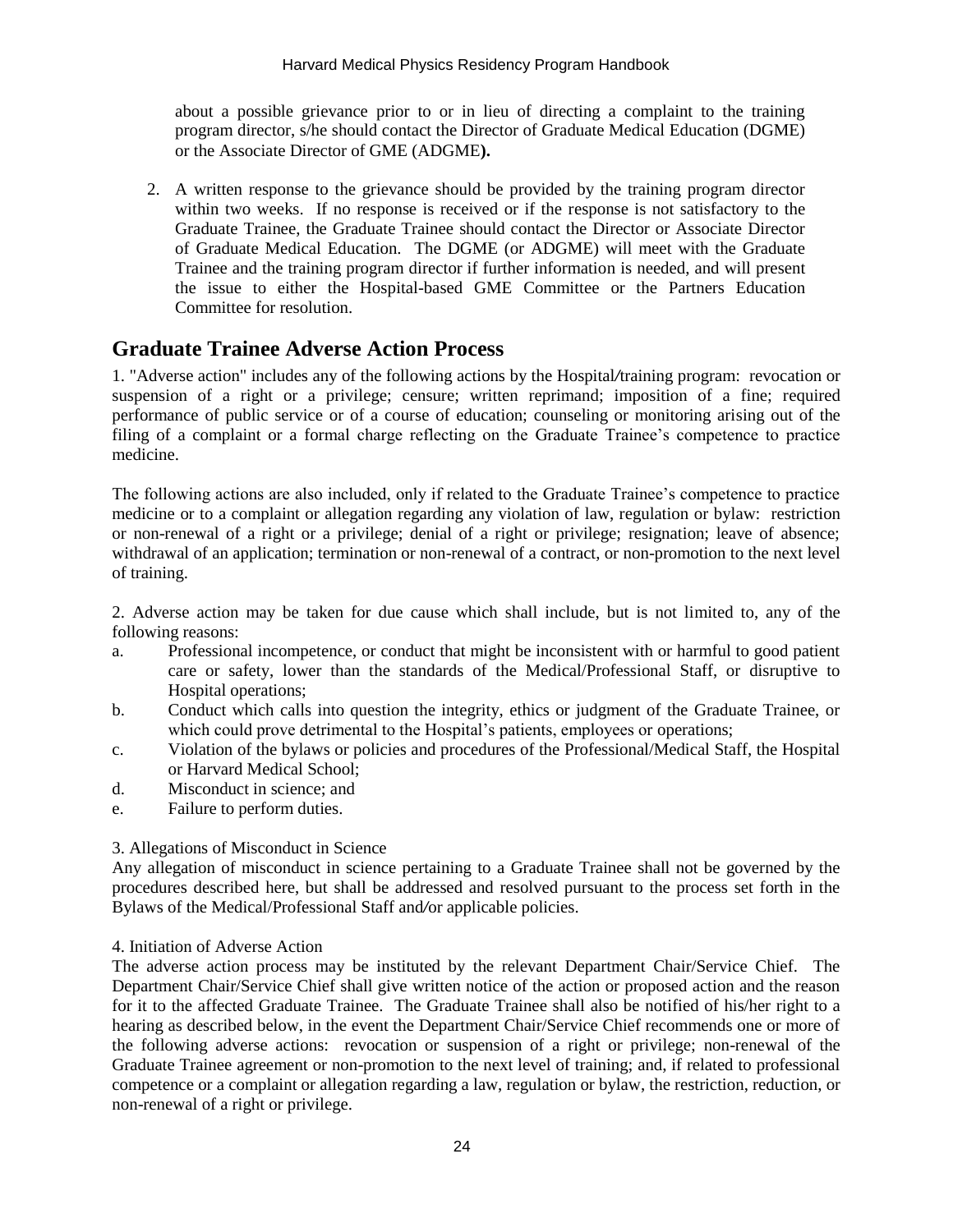In the event that the adverse action is one which does not entitle the Graduate Trainee to a hearing, the action of the Department Chair/Service Chief shall be the final decision of the Hospital/training program in the matter.

## 5. Hearing Procedure

(a)In the event that the proposed adverse action is one which entitles the Graduate Trainee to a hearing, the Graduate Trainee shall also be advised of his/her right to appear with counsel and to introduce witnesses or evidence, subject to the limitations set forth in section (d) below. The Graduate Trainee shall have thirty days after such notice to request a hearing. Failure to do so shall constitute a waiver. In the event that the Graduate Trainee does not make a timely request for a hearing, the action of the Department Chair/Service Chief shall be the final decision of the Hospital/training program in the matter.

(b) If the Graduate Trainee requests a hearing, the Director of Graduate Medical Education shall appoint a hearing committee which shall consist of not less than three persons. One member shall be a Graduate Trainee. No person who has actively participated in the initiation of the adverse action or proposed action shall be appointed to the hearing committee.

(c)The Department Chair/Service Chief whose adverse action or proposed action occasioned the hearing or his/her designee shall have the initial obligation to present evidence in support of the action or proposed action. Thereafter, the Graduate Trainee requesting the hearing shall have the burden of providing by clear and convincing evidence that the action or proposed action was arbitrary or capricious, or unsupported by substantial evidence.

(d)The hearing need not be conducted strictly according to rules of law relating to the examination of witnesses or the presentation of evidence. The hearing committee shall consider such evidence as reasonable persons are accustomed to rely on in the conduct of serious affairs. The hearing committee may take notice of any general, technical, medical or scientific fact within the specialized knowledge of the committee, and shall decide all other procedural matters not specified in this policy. The Graduate Trainee may not retry, and the hearing committee and the Hospital/training program may rely on and accept as true, any finding of fact contained in a final decision by the applicable licensing, certifying or regulatory authority, or by Harvard Medical School in any investigation it conducts, provided the Graduate Trainee was a party to the proceeding in which the finding of fact was made.

(e)The hearing committee shall issue a written report of its findings of fact and recommendations concerning what adverse action(s), if any, should be taken by the Hospital. A copy shall be sent to the affected Graduate Trainee, the Director of Graduate Medical Education*,* the Chief Medical Officer and the relevant Department Chair/Service Chief.

#### 6. Appellate Review

The Graduate Trainee or the Department Chair/Service Chief may request that the Board of Trustees conduct an appellate review of the matter, or the Board may conduct a review on its own initiative. The Board may provide for such review by a Board committee appointed for the purpose. If neither the Graduate Trainee nor the Department Chair/Service Chief request appellate review, and the Board does not decide to conduct such review on its own initiative, the decision of the hearing committee shall be the final decision of the Hospital/training program in the matter.

The proceedings of the Board of Trustees or Board appellate review committee shall be based on the record of the hearing, the report of the hearing committee and any written response which the affected Graduate Trainee and the relevant Department Chair/Service Chief wish to make. At the sole discretion of the Board of Trustees or Board appellate review committee, it may also consider new or additional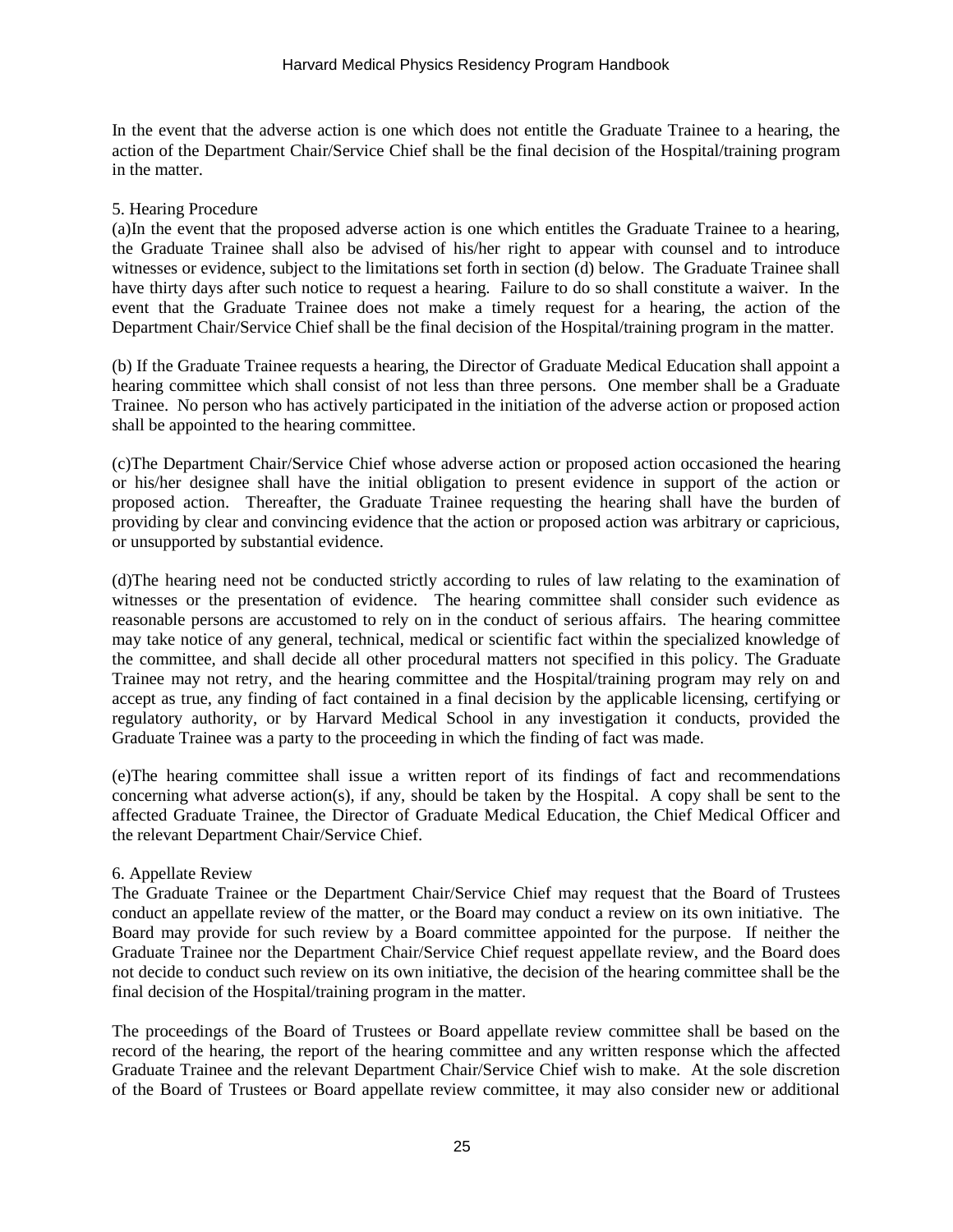information. If it does so, it shall share this information with the affected Graduate Trainee, the Department Chair/Service Chief and the hearing committee and give them the opportunity to respond.

The Board of Trustees or Board appellate review committee shall issue its decision in writing. A copy shall be sent to the affected Graduate Trainee, the Director of Graduate Medical Education, the Chief Medical Officer and the relevant Department Chair/Service Chief(s). It shall be the final decision of the Hospital in the matter.

#### 7. Summary Adverse Action

The relevant Department Chair/Service Chief or his/her designee with the concurrence of the Chief Medical Officer, if available, may make an immediate summary suspension or take other immediate summary adverse action whenever such action is deemed necessary to maintain acceptable standards of care, safety, operation, integrity or ethics at the Hospital*/*training program. The person effecting such adverse summary action shall send a written report of such action and the reason(s) thereof to the Graduate Trainee involved, the Director of Graduate Medical Education and the Chief Medical Officer within three days of taking action*.* The Graduate Trainee may request review of this action within thirty days.

Upon such request the Director of Graduate Medical Education shall appoint a committee to review the summary suspension or other action. Within fourteen days of the Graduate Trainee's request, the committee shall decide whether the action appears to be substantiated by fact and is reasonable and should be continued in force, or whether it should be lifted. The committee shall send prompt written notice of its decision to the Graduate Trainee involved, the relevant Department Chair/Service Chief, the Director of Graduate Medical Education and the Chief Medical Officer.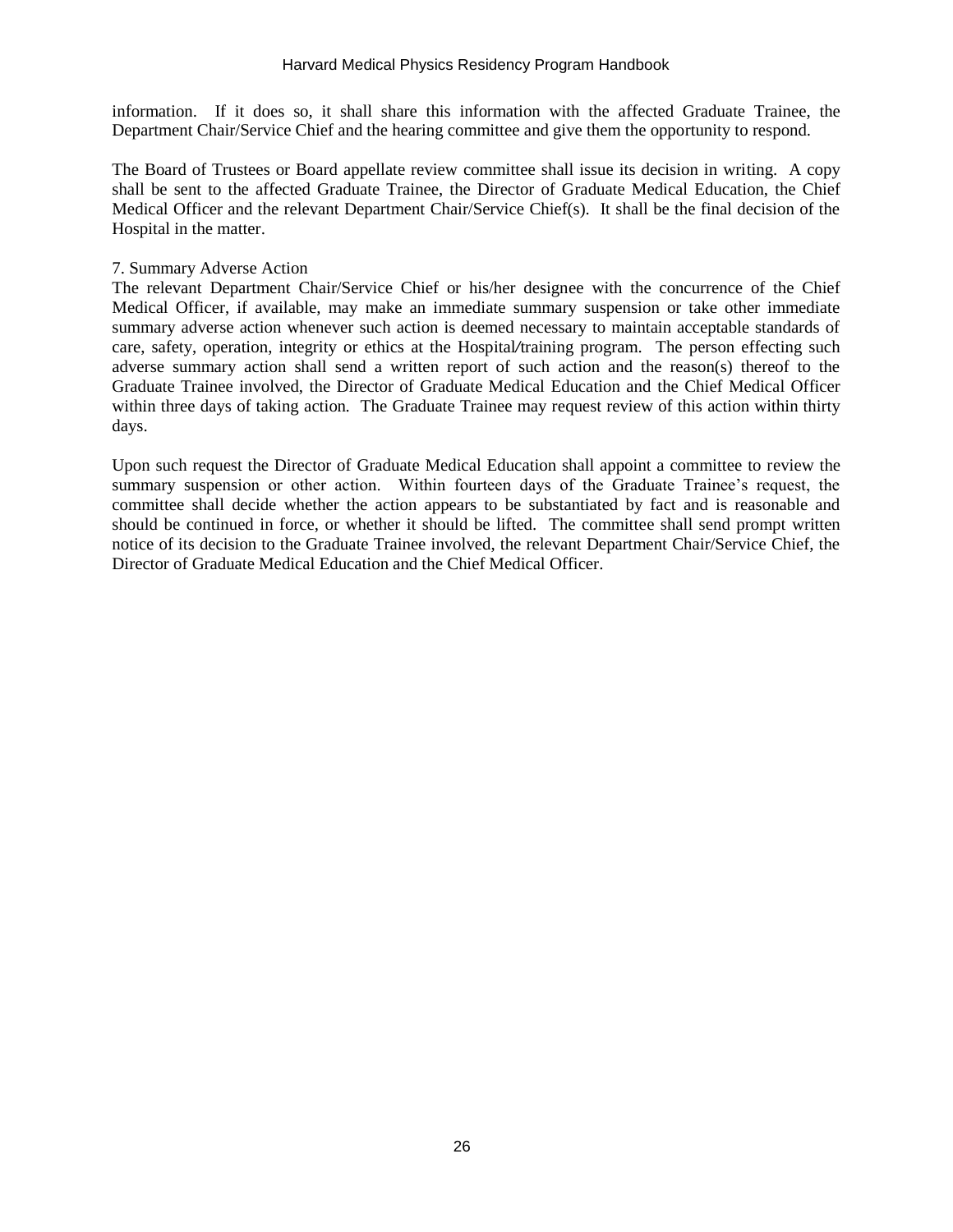# <span id="page-26-0"></span>**LISTING OF PROFESSIONAL ORGANIZATIONS**

## **American Association of Physicists in Medicine (AAPM)**

**[http://www.aapm.org](http://www.aapm.org/)**

#### **Mission/Function:**

The objectives of the American Association of Physicists in Medicine are to promote the application of physics to medicine and biology, to encourage interest and training in medical physics, and to prepare and disseminate technical information in this and related fields. The scientific activities of the AAPM primarily involve radiological physics of ionizing radiation (dosimetry, physics of radiologic diagnosis and therapy, radiation safety, etc.), but there is an increasing emphasis on the physics of non-ionizing techniques for the diagnosis and treatment of disease.

The association publishes the monthly journal, Medical Physics, as well as a newsletter covering developments in the profession and the association. AAPM also publishes a scientific monograph series, a symposium proceedings series, and a technical report series.

## **MEMBERS:**

Membership is open to individuals who are engaged in the application of physics to medicine and biology in medical research or educational organizations.

# **New England Chapter of the AAPM (NEAAPM)**

**http://chapter.aapm.org/NE/NE.html**

#### **Mission/Function:**

The objectives of the New England Chapter of the American Association of Physicists in Medicine are to bring together medical physicists in the New England area through a series of meetings. The year begins with a half-day winter meeting, followed by the Young Investigators' Symposium in spring. The summer meeting is an all-day affair located at a resort or hotel in the area. The final meeting, the annual meeting, is held in the fall and includes the society's board meeting and election of new officers.

## **MEMBERS:**

Membership is open to individuals who are engaged in the application of physics to medicine and biology in medical research, industrial or commercial organizations or educational organizations.

# **American Society for Therapeutic Radiology and Oncology (ASTRO)**

**[http://www.astro.org](http://www.astro.org/)**

#### **Mission/Function:**

The purposes of the society, (ASTRO), are to extend the benefits of radiation therapy to patients with cancer or other disorders; to advance its scientific basis, and to provide for the education and professional fellowship of its members. Active members are board certified physicians, radiation physicists and radiation biologists who confine their professional practice to radiation oncology or in support of radiation oncology.

## **American Board of Radiology (ABR)**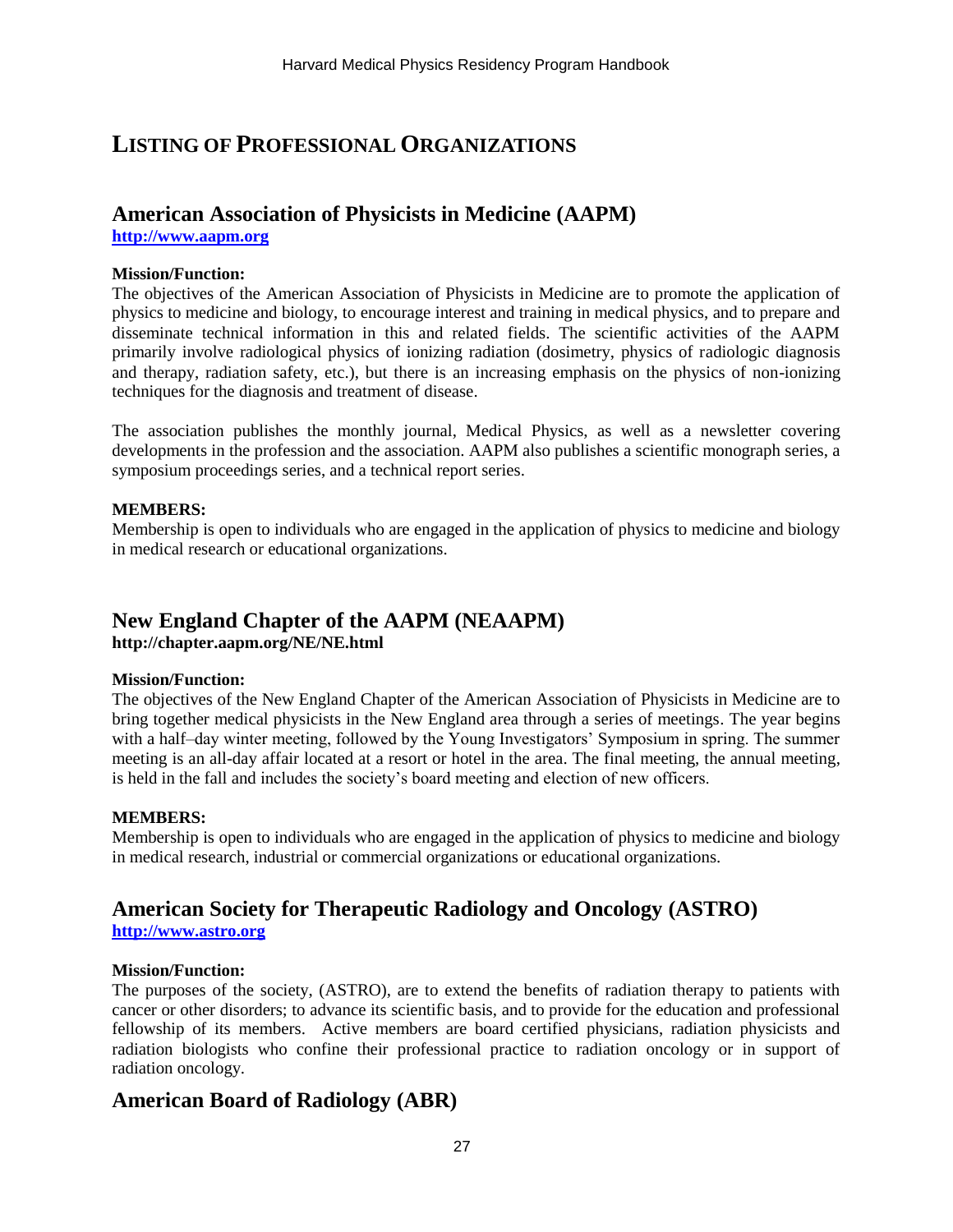#### **[http://www.theabr.org](http://www.theabr.org/)**

#### **Mission/Function:**

The American Board of Radiology was organized and administered its first certification examinations in radiology in 1934. The purposes of the ABR are to improve the quality of medical service to the public; to improve the quality of graduate education in radiology; to encourage the study of radiology and to evaluate the standards of training in radiology; to arrange, control, and conduct investigations and examinations for specialists in radiology and radiological physics in order to evaluate the qualifications of voluntary candidates for certification by the ABR; to grant and issue certificates in the field of radiology, diagnostic radiology, diagnostic radiology with special competence in nuclear radiology, radiation oncology, and radiological physics and its subfields to voluntary candidates who have been found qualified by the board; to maintain a registry of holders of such certificates; and to serve the public, physicians, hospitals, and medical personnel by preparing and furnishing lists of practitioners who have been certified by the board. The ABR certifies individuals, while the RRC/ACGME certifies the program. Useful information about the ABR is available through its website.

#### **MEMBERS/SPONSORS**:

The ABR is sponsored by the American College of Radiology, the American Roentgen Ray Society, The Radiological Society of North America, the American Radium Society, the American Medical Association `Section on Radiology', the American Society for Therapeutic Radiology and Oncology, the Association of University Radiologists, and the American Association of Physicists in Medicine. In 1981, the first physicist member was elected to the board of trustees, nominated by the American Association of Physicists in Medicine.

# **American College of Radiation Oncology (ACRO)**

**[http://www.acro.org](http://www.acro.org/)**

#### **Mission/Function:**

The American College of Radiation Oncology was founded in 1989 to represent radiation oncologists and radiation oncology in the socio-economic and related arenas. It was organized to meet the interests of radiation oncology as they diverge from diagnostic radiology. Thus far, ACRO's activities have been primarily directed towards lobbying efforts and legal representation in Washington, D.C. However, the organization has also devoted resources towards educational concerns, including sponsorship of the Radiation Oncology Self-Assessment Program (ROSAP) and supplemental fellowship training for residents. ACRO sponsors the Howard Wong Fellowships which provide \$2000 for a resident to spend at least one month at an outside institution.

Membership is open to radiation oncologists and physicists in the United States, and to radiation oncology administrators through associate membership. The Board of Chancellors and officers are elected from members representing all types of practices including university, hospital based, free-standing, fee for service, HMO, government, etc.

## **American College of Radiology (ACR) [http://www.acr.org](http://www.acr.org/)**

**Mission/Function:**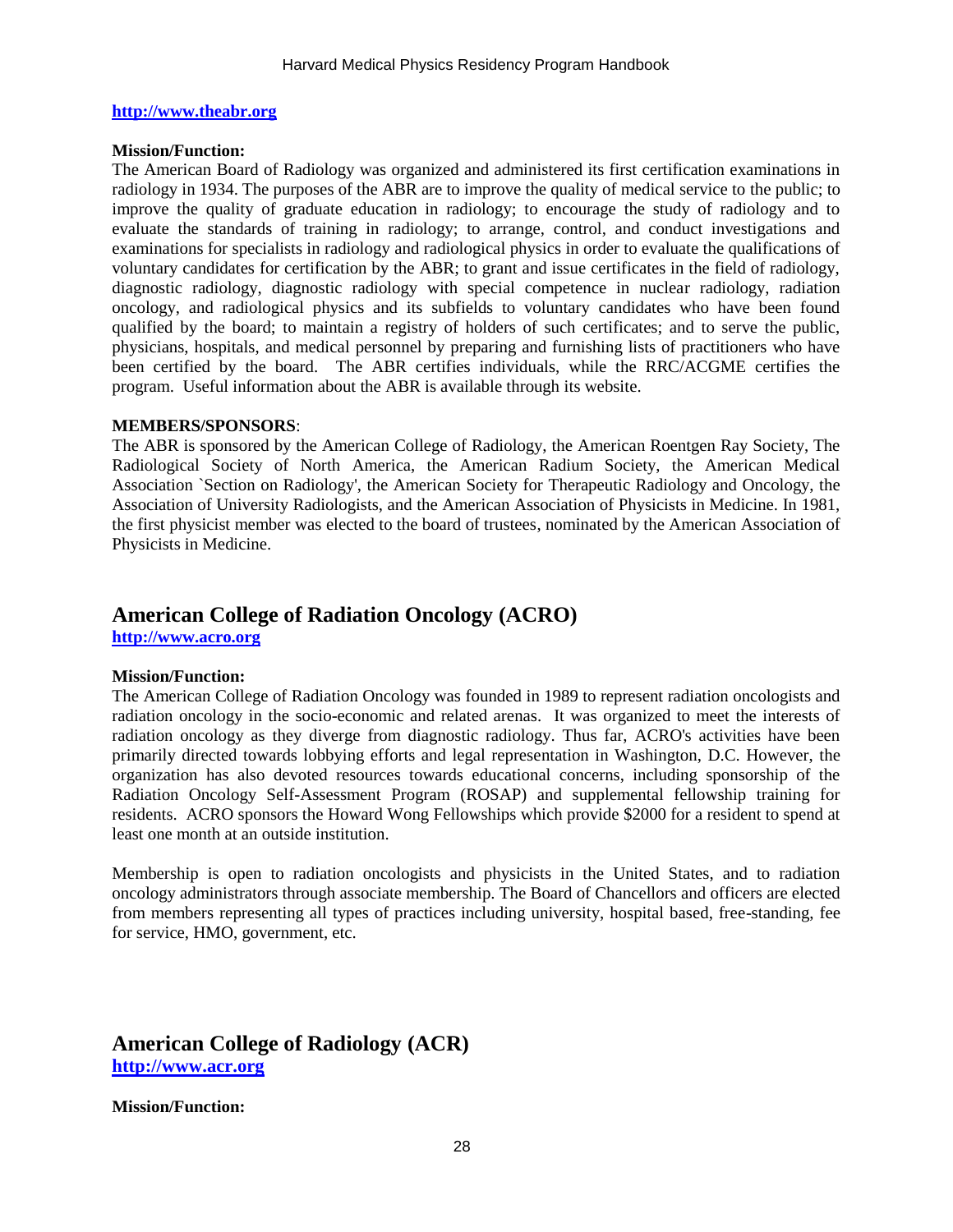The objectives of the American College of Radiology are to advance the science of radiology, to improve radiologic service to the patient, study the economic aspects of the practice of radiology, and to encourage improved and continuing education for radiologists and allied professional fields. The staff of the ACR supports the operations of the Radiation Therapy Oncology Group (RTOG), the Particle Clinical Trials Program and the Radiologic Diagnostic Oncology Group (RDOG). The staff also supports the efforts of the Patterns of Care Study in Radiation Oncology (PCS).

The American College of Radiology consists of more than 28,000 members and fellows in diagnostic and therapeutic radiology, radiologic physics, and related disciplines. Full regular membership in the ACR is open to radiologists and physicists who achieve certification by the American Board of Radiology or an equivalent board. Other classes of membership are open to qualified individuals practicing radiology fulltime or working in allied fields. Members are structured into chapters which not only offer local programming, but also serve as geographic districts for representation on the ACR council, the policy making body of the college.

## **Radiation Research Society**

[http://www.radres.org](http://www.radres.org/)

## **Mission/Function:**

The Radiation Research Society is a professional society of biologists, physicists, chemists, and physicians contributing to the knowledge of radiation and its effects. The society's objectives are to promote original research in the natural sciences relating to radiation, to facilitate integration of different disciplines in the study of radiation effects, and to promote the diffusion of knowledge in these fields.

## **American Association of Medical Dosimetrists (AAMD)**

**[http://www.medicaldosimetry.org](http://www.medicaldosimetry.org/)**

## **Mission/Function:**

The objectives of the American Association of Medical Dosimetrists are to promote the proper application of medical radiation dosimetry, to clarify and strengthen the position of dosimetrists within the radiation therapy community, to establish guidelines for the training and continuing education of dosimetrists, and to develop more direct lines of communication among dosimetrists. The AAMD also publishes a journal, *Medical Dosimetry.*

#### . **Members**:

Full membership is open to individuals who are primarily involved with the application of medical radiation dosimetry with a minimum of one year of full-time experience. Other membership classifications are available for individuals not fulfilling full membership classifications. Student membership is open for individuals who are currently enrolled in a formal dosimetry training program. Corporate membership is available for corporations who are interested or involved in the field of radiation dosimetry.

## **Society for Radiation Oncology Administrators (SROA)**

**[http://www.sroa.org](http://www.sroa.org/)**

#### **Mission/Function:**

As an organization for radiation oncology administrators, SROA's aims are: a) to improve the administration of the business and non-medical management aspects of radiation oncology and the practice of radiation oncology as a cost effective form of health delivery; b) to provide a forum for dialog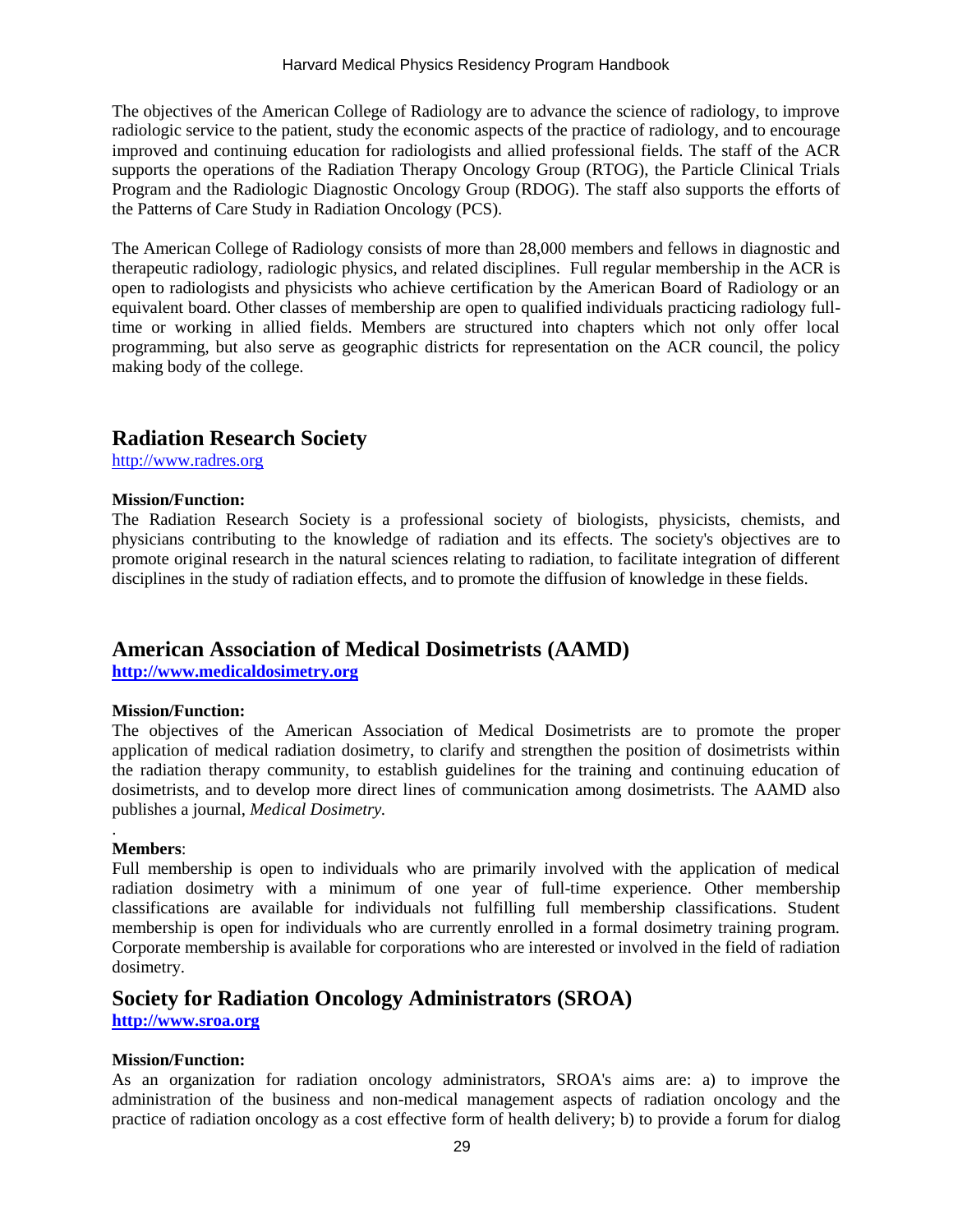between the members of professional interest; c) to disseminate information to and among members of the society; and d) to promote the field of radiation oncology administration.

**Members:** Active members are persons currently engaged in the administrative responsibilities of radiation oncology at the executive, divisional, or departmental level, on a full or part-time basis. These persons have a spectrum of responsibilities including 1) the supervision of personnel (technical, clerical, and ancillary employees); 2) budgetary responsibility in at least two of the following areas: personnel, operating expense, capital equipment; and 3) development of operational procedures and guidelines for radiation oncology departments. SROA has no sponsors, but it maintains liaisons with AAPM, AAMD, ACMP, ACR, AHCRA (American Health Care Radiology Administrators), ASRT, ASTRO, the Associations of Educators in Radiological Sciences, Inc., ARRO, the Manpower Summit, and RSNA Associate Scientists Consortium.

## **American Radium Society**

<http://www.americanradiumsociety.org/>

#### **Mission/Purpose:**

The American Radium Society is an organization of physicians and other scientists with common interests in cancer therapy. Its members include radiation oncologists, surgeons, gynecologists, medical oncologists, radiologists, and physicists. It is said to be the oldest multidisciplinary oncology society. Its primary purpose is the education of its membership and other cancer care professionals, by providing a forum for multidisciplinary discussion.

Active membership may be held by physicians and allied scientists. Physicians must be graduates of recognized medical colleges, and in good standing of their local medical community. They must have an active and sustained interest in the objectives of the society as evidenced by adequate formal training and continuing practice in those branches of medicine which are closely allied in the management of cancer. They must be certified by a board or have equal qualifications. If there is an oncology board in their specialty, they must be certified by that subspecialty board to provide evidence of qualifications in oncology.

## **American College of Radiology Institute**

#### **Mission/Function:**

The American College of Radiology Institute (ACRI) was established as a corporate entity separate from the American College of Radiology to develop, produce, and distribute educational materials for radiology. This role differs from that of the publications section of the ACR in that the materials produced by ACRI are primarily non-print based.